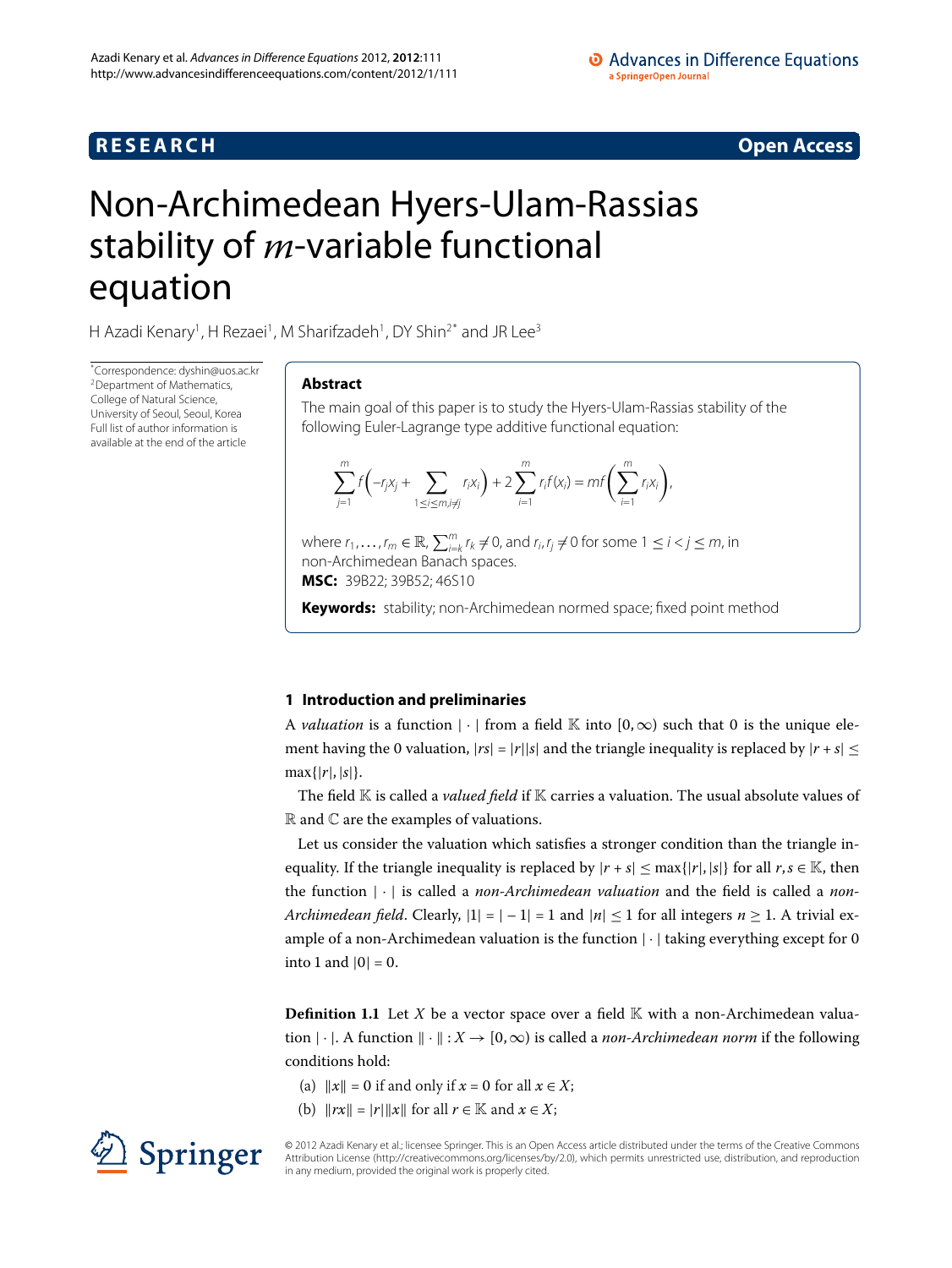(c) the strong triangle inequality holds:

$$
||x + y|| \le \max\{|x||, ||y||\}
$$

for all  $x, y \in X$ . Then  $(X, \|\cdot\|)$  is called a *non-Archimedean normed space*.

**Definition 1.2** Let  $\{x_n\}$  be a sequence in a non-Archimedean normed space X.

- (a) A sequence {*xn*}<sup>∞</sup> *<sup>n</sup>*= in a non-Archimedean space is a *Cauchy sequence* iff the sequence  $\{x_{n+1} - x_n\}_{n=1}^{\infty}$  converges to zero;
- (b) The sequence  ${x_n}$  is said to be *convergent* if, for any  $\varepsilon > 0$ , there is a positive integer *N* and  $x \in X$  such that  $||x_n - x|| \leq \varepsilon$ , for all  $n \geq N$ . Then the point  $x \in X$  is called the *limit* of the sequence  $\{x_n\}$ , which is denoted by  $\lim_{n\to\infty} x_n = x$ ;
- (c) If every Cauchy sequence in *X* converges, then the non-Archimedean normed space *X* is called a *non-Archimedean Banach space*.

<span id="page-1-1"></span>**Example 1.1** Fix a prime number  $p$ . For any nonzero rational number  $x$ , there exists a unique integer  $n_x \in \mathbb{Z}$  such that  $x = \frac{a}{b}p^{n_x}$ , where *a* and *b* are integers not divisible by *p*. Then  $|x|_p := p^{-n_x}$  defines a non-Archimedean norm on Q. The completion of Q with respect to the metric  $d(x, y) = |x - y|_p$  is denoted by  $\mathbb{Q}_p$  which is called the *p-adic number field*. In fact,  $\mathbb{Q}_p$  is the set of all formal series  $x = \sum_{k \ge n_x}^{\infty} a_k p^k$  where  $|a_k| \le p - 1$  are integers. The addition and multiplication between any two elements of Q*<sup>p</sup>* are defined naturally. The norm  $|\sum_{k\geq n_x}^{\infty} a_k p^k|_p = p^{-n_x}$  is a non-Archimedean norm on  $\mathbb{Q}_p$  and it makes  $\mathbb{Q}_p$ a locally compact field.

**Theorem 1.1** Let  $(X, d)$  be a complete generalized metric space and  $J: X \rightarrow X$  be a strictly *contractive mapping with Lipschitz constant L < 1. Then, for all*  $x \in X$ *, either*  $d(J^n x, J^{n+1} x) =$  $\infty$  *for all nonnegative integers n or there exists a positive integer n*<sup>0</sup> *such that:* 

- *(a)*  $d(J^n x, J^{n+1} x) < \infty$  *for all*  $n_0 \ge n_0$ *;*
- *(b)* the sequence  $\{J^n x\}$  converges to a fixed point  $y^*$  of *J*;
- *(c)*  $y^*$  *is the unique fixed point of <i>J in the set*  $Y = \{y \in X : d(J^{n_0}x, y) < \infty\};$
- <span id="page-1-0"></span>*(d)*  $d(y, y^*) \le \frac{1}{1-L} d(y, Jy)$  *for all*  $y \in Y$ *.*

In this paper, we prove the generalized Hyers-Ulam stability of the following functional equation:

$$
\sum_{j=1}^{m} f\left(-r_j x_j + \sum_{1 \le i \le m, i \ne j} r_i x_i\right) + 2 \sum_{i=1}^{m} r_i f(x_i) = m f\left(\sum_{i=1}^{m} r_i x_i\right),\tag{1.1}
$$

where  $r_1, \ldots, r_m \in \mathbb{R}$ ,  $\sum_{k=1}^m r_k \neq 0$ , and  $r_i, r_j \neq 0$  for some  $1 \leq i < j \leq m$ , in non-Archimedean Banach spaces. A classical question in the theory of functional equations is the following: 'When is it true that a function which approximately satisfies a functional equation *D* must be close to an exact solution of *D*?'.

If the problem accepts a solution, we say that the equation  $D$  is stable. The first stability problem concerning group homomorphisms was raised by Ulam [34] in 1940.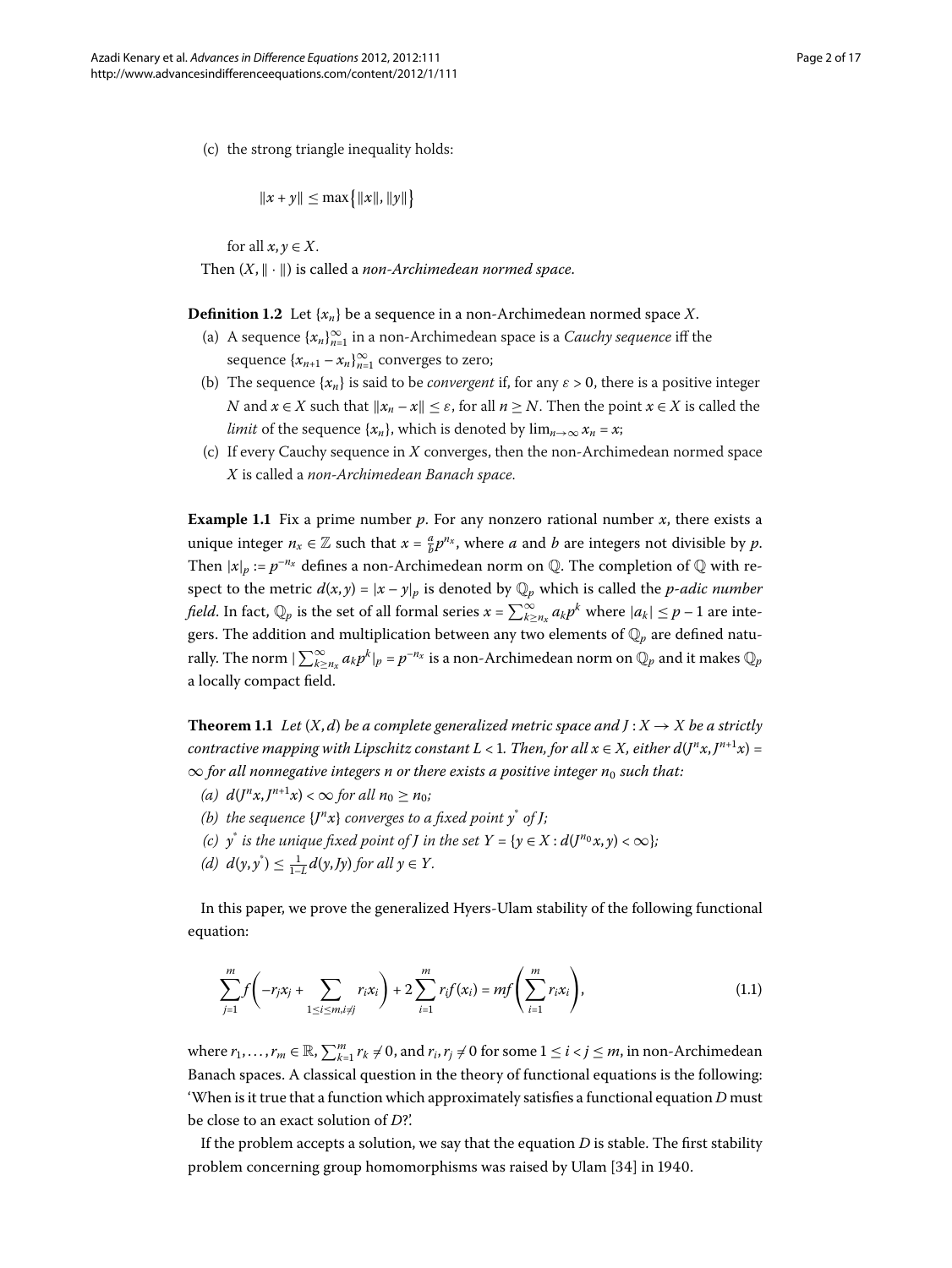In the next year D. H. Hyres  $[17]$  $[17]$ , gave a positive answer to the above question for additive groups under the assumption that the groups are Banach spaces. In 1978, Th. M. Rassias [24] proved a generalization of Hyres' theorem for additive mappings.

The result of Th. M. Rassias has influenced the development of what is now called the Hyers-Ulam-Rassias stability theory for functional equations. In 1994, a generalization of Rassias' theorem was obtained by Gǎvruta [15[\]](#page-16-3) by replacing the bound  $\epsilon(\Vert x \Vert^p + \Vert y \Vert^p)$  by a general control function  $\varphi(x, y)$ .

The stability problems of several functional equations have been extensively investigated by a number of authors and there are many interesting results concerning this problem  $(see [1-33]).$  $(see [1-33]).$  $(see [1-33]).$ 

## <span id="page-2-5"></span>**2 Non-Archimedean stability of the functional equation ([1.1](#page-1-0)): a fixed point approach**

In this section, using a fixed point alternative approach, we prove the generalized Hyers-Ulam stability of the functional equation  $(1.1)$  in non-Archimedean normed spaces. Throughout this section, let *X* be a non-Archimedean normed space and *Y* be a non-Archimedean Banach space. Also  $|2| \neq 1$ .

**Lemma 2.1** Let X and Y be linear spaces and let  $r_1, \ldots, r_n$  be real numbers with  $\sum_{k=1}^n r_k \neq 0$ *and*  $r_i$ ,  $r_j \neq 0$  for some  $1 \leq i < j \leq n$ . Assume that a mapping  $f: \mathcal{X} \to \mathcal{Y}$  satisfies the func-*tional equation (1[.](#page-1-0)1) for all*  $x_1, \ldots, x_n \in \mathcal{X}$ . Then the mapping f is Cauchy additive. More*over,*  $f(r_k x) = r_k f(x)$  *for all*  $x \in \mathcal{X}$  *and all*  $1 \leq k \leq n$ *.* 

*Proof* Since  $\sum_{k=1}^{n} r_k \neq 0$ , putting  $x_1 = \cdots = x_n = 0$  in (1[.](#page-1-0)1), we get  $f(0) = 0$ . Without loss of generality, we may assume that  $r_1, r_2 \neq 0$ [.](#page-1-0) Letting  $x_3 = \cdots = x_n = 0$  in (1.1), we get

<span id="page-2-2"></span><span id="page-2-1"></span><span id="page-2-0"></span>
$$
f(-r_1x_1 + r_2x_2) + f(r_1x_1 - r_2x_2) + 2r_1f(x_1) + 2r_2f(x_2) = 2f(r_1x_1 + r_2x_2)
$$
\n(2.1)

for all  $x_1, x_2 \in \mathcal{X}$ [.](#page-2-0) Letting  $x_2 = 0$  in (2.1), we get

$$
2r_1f(x_1) = f(r_1x_1) - f(-r_1x_1)
$$
\n(2.2)

<span id="page-2-3"></span>for all  $x_1 \in \mathcal{X}$ . Similarly, by putting  $x_1 = 0$  in (2.1), we get

$$
2r_2f(x_2) = f(r_2x_2) - f(-r_2x_2)
$$
\n(2.3)

<span id="page-2-4"></span>for all  $x_1 \in \mathcal{X}$ [.](#page-2-2) It follows from (2.1), (2.2) and (2.3) that

$$
f(-r_1x_1 + r_2x_2) + f(r_1x_1 - r_2x_2) + f(r_1x_1) + f(r_2x_2)
$$
  
-f(-r\_1x\_1) - f(-r\_2x\_2) = 2f(r\_1x\_1 + r\_2x\_2) (2.4)

for all  $x_1, x_2 \in \mathcal{X}$ . Replacing  $x_1$  and  $x_2$  by  $\frac{x}{r_1}$  and  $\frac{y}{r_2}$  in (2.4), we get

$$
f(-x+y) + f(x-y) + f(x) + f(y) - f(-x) - f(-y) = 2f(x+y)
$$
\n(2.5)

for all  $x, y \in \mathcal{X}$ . Letting  $y = -x$  in (2.5), we get that  $f(-2x) + f(2x) = 0$  for all  $x \in \mathcal{X}$ . So the mapping *L* is odd. Therefore, it follows from (2.5) that the mapping *f* is additive. Moreover,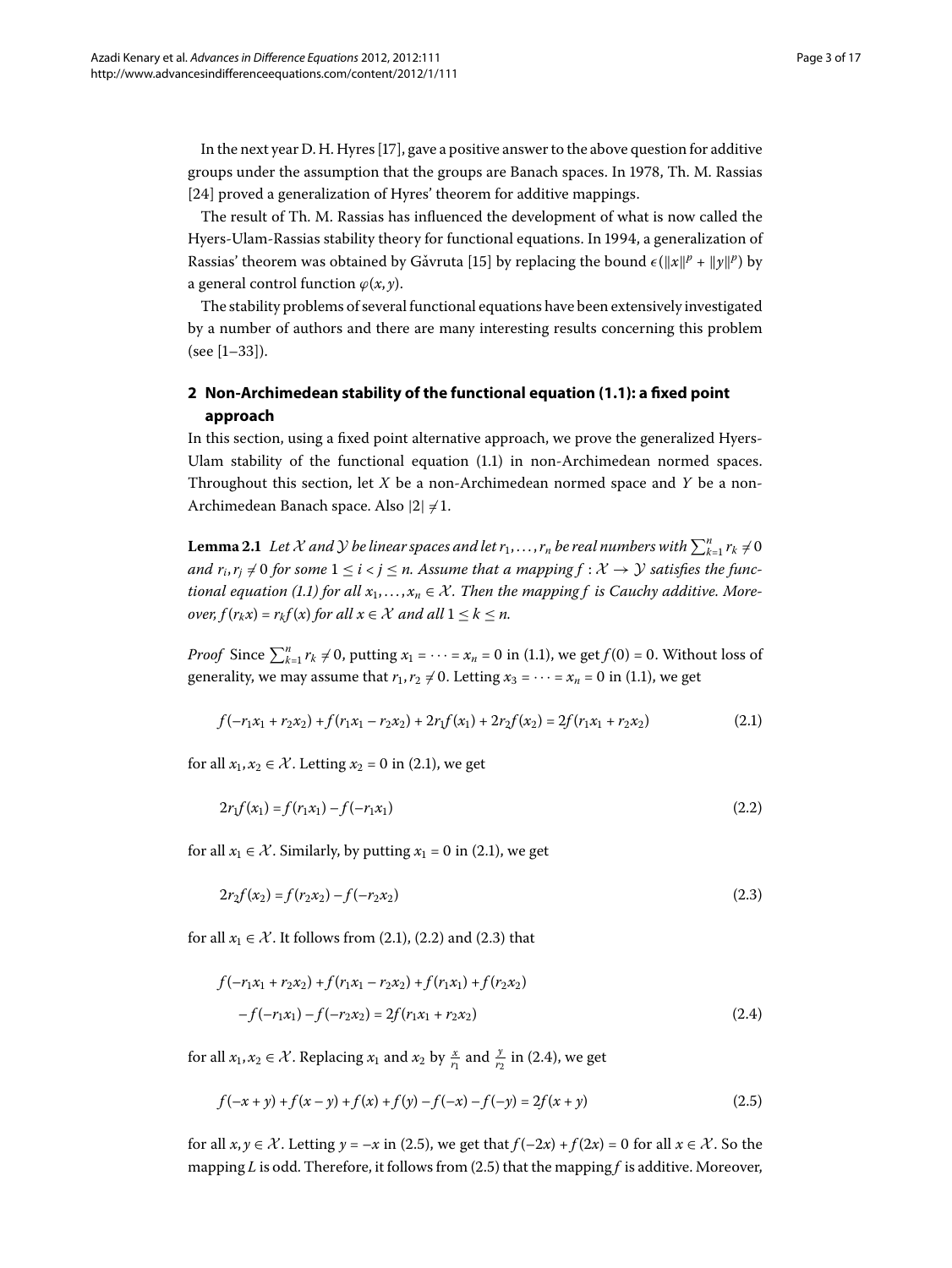let  $x \in \mathcal{X}$  and  $1 \le k \le n$ [.](#page-1-0) Setting  $x_k = x$  and  $x_l = 0$  for all  $1 \le l \le n$ ,  $l \ne k$ , in (1.1) and using the oddness of *f*, we get that  $f(r_kx) = r_kf(x)$ .  $\Box$ 

Using the same method as in the proof of Lemma 2[.](#page-2-5)1, we have an alternative result of Lemma 2[.](#page-2-5)1 when  $\sum_{k=1}^{n} r_k = 0$ .

**Lemma 2.2** Let X and Y be linear spaces and let  $r_1, \ldots, r_n$  be real numbers with  $r_i, r_j \neq 0$ *O* for some  $1 \le i < j \le n$ . Assume that a mapping  $f : \mathcal{X} \to \mathcal{Y}$  with  $f(0) = 0$  satisfying the *functional equation (1[.](#page-1-0)1) for all*  $x_1, \ldots, x_n \in \mathcal{X}$ *. Then the mapping f is Cauchy additive. Moreover,*  $f(r_kx) = r_kf(x)$  *for all*  $x \in \mathcal{X}$  *and all*  $1 \leq k \leq n$ *.* 

<span id="page-3-5"></span>**Remark 2.1** Throughout this paper,  $r_1, \ldots, r_m$  will be real numbers such that  $r_i, r_j \neq 0$  for fixed  $1 \leq i < j \leq m$  and  $\varphi_{i,j}(x,y) := \varphi(0,\ldots,0,\underbrace{x})$  *i*th , , . . . , , *y j*th , , . . . , ) for all *x*, *y* ∈ *X* and

all  $1 \leq i < j \leq m$ .

<span id="page-3-0"></span>**Theorem 2.1** Let  $\varphi$  :  $X^m \to [0,\infty)$  be a function such that there exists an L < 1 with

<span id="page-3-4"></span>
$$
\varphi\left(\frac{x_1}{2},\ldots,\frac{x_m}{2}\right) \le \frac{L\varphi(x_1,\ldots,x_m)}{|2|} \tag{2.6}
$$

*for all*  $x_1, \ldots, x_m \in X$ . Let  $f : X \to Y$  be a mapping with  $f(0) = 0$  satisfying the following *inequality:*

$$
\left\| \sum_{j=1}^{m} f\left( -r_j x_j + \sum_{1 \le i \le m, i \ne j} r_i x_i \right) + 2 \sum_{i=1}^{m} r_i f(x_i) - m f\left( \sum_{i=1}^{m} r_i x_i \right) \right\|
$$
  
\$\le \varphi(x\_1, ..., x\_m)\$ (2.7)

<span id="page-3-3"></span>*for all*  $x_1, \ldots, x_m \in X$ . Then there is a unique Euler-Lagrange type additive mapping EL :  $X \rightarrow Y$  such that

$$
||f(x) - EL(x)|| \le \frac{L}{|2| - |2|L} \max \left\{ \max \left\{ \varphi_{i,j} \left( \frac{x}{2r_i}, -\frac{x}{2r_j} \right), \varphi_{i,j} \left( \frac{x}{2r_i}, 0 \right), \varphi_{i,j} \left( 0, -\frac{x}{2r_j} \right) \right\}, \frac{1}{|2|} \max \left\{ \varphi_{i,j} \left( \frac{x}{r_i}, \frac{x}{r_j} \right), \varphi_{i,j} \left( \frac{x}{r_i}, 0 \right), \varphi_{i,j} \left( 0, \frac{x}{r_j} \right) \right\} \right\}
$$
(2.8)

<span id="page-3-1"></span>*for all*  $x \in X$ *.* 

*Proof* For each  $1 \le k \le m$  with  $k \ne i, j$ , let  $x_k = 0$  in (2[.](#page-3-0)7). Then we get the following inequality:

<span id="page-3-2"></span>
$$
\|f(-r_i x_i + r_j x_j) + f(r_i x_i - r_j x_j) - 2f(r_i x_i + r_j x_j) + 2r_i f(x_i) + 2r_j f(x_j)\|
$$
  
 
$$
\leq \varphi_{i,j}(x_i, x_j)
$$
 (2.9)

for all  $x_i, x_j \in X$ . Letting  $x_i = 0$  in (2.9), we get

$$
\|f(-r_j x_j) - f(r_j x_j) + 2r_j f(x_j)\| \le \varphi_{i,j}(0, x_j)
$$
\n(2.10)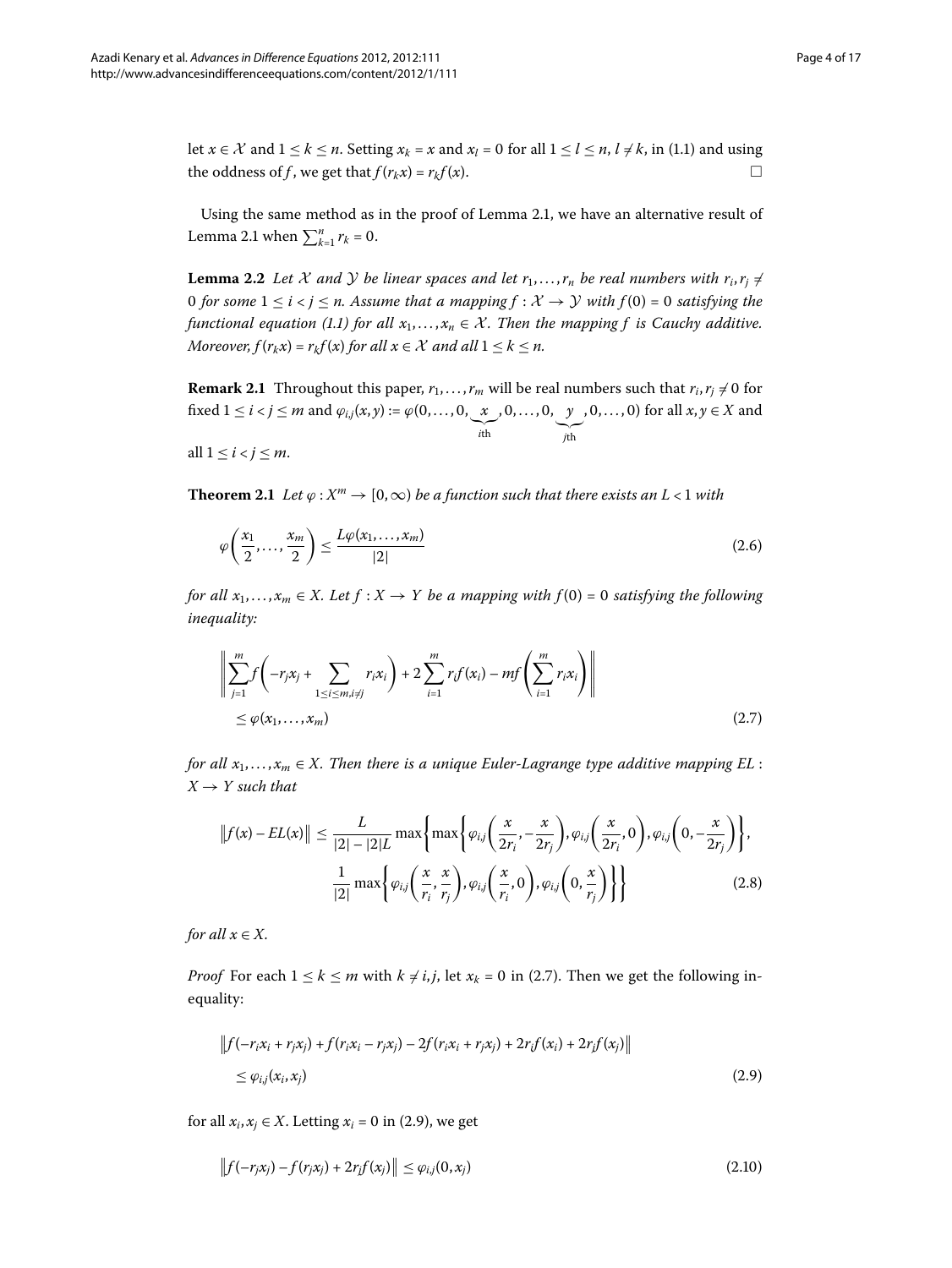<span id="page-4-1"></span>for all  $x_j \in X$ . Similarly, letting  $x_j = 0$  in (2.9), we get

<span id="page-4-0"></span>
$$
\|f(-r_i x_i) - f(r_i x_i) + 2r_i f(x_i)\| \le \varphi_{i,j}(x_i, 0)
$$
\n(2.11)

<span id="page-4-2"></span>for all *x<sub>i</sub>* ∈ *X*[.](#page-4-0) It follows from (2.9), (2.10) and (2.11) that for all *x<sub>i</sub>*, *x<sub>j</sub>* ∈ *X* 

$$
||f(-r_i x_i + r_j x_j) + f(r_i x_i - r_j x_j) - 2f(r_i x_i + r_j x_j) + 2r_i f(x_i) + 2r_j f(x_j)
$$
  
- 
$$
(f(-r_i x_i) - f(r_i x_i) + 2r_i f(x_i)) - (f(-r_j x_j) - f(r_j x_j) + 2r_j f(x_j))||
$$
  

$$
\leq \max \{ \varphi_{i,j}(x_i, x_j), \varphi_{i,j}(0, x_j), \varphi_{i,j}(x_i, 0) \}.
$$
 (2.12)

Replacing  $x_i$  and  $x_j$  by  $\frac{x}{r_i}$  and  $\frac{y}{r_j}$  in (2[.](#page-4-1)12), we get that

<span id="page-4-3"></span>
$$
\left\|f(-x+y)+f(x-y)-2f(x+y)+f(x)+f(y)-f(-x)-f(-y)\right\|
$$
  
\n
$$
\leq \max\left\{\varphi_{i,j}\left(\frac{x}{r_i},\frac{y}{r_j}\right),\varphi_{i,j}\left(\frac{x}{r_i},0\right),\varphi_{i,j}\left(0,\frac{y}{r_j}\right)\right\}
$$
\n(2.13)

for all  $x, y \in X$ . Putting  $y = x$  in (2.13), we get

<span id="page-4-4"></span>
$$
\|f(x)-f(-x)-f(2x)\| \le \frac{1}{|2|} \max\left\{\varphi_{i,j}\left(\frac{x}{r_i},\frac{x}{r_j}\right),\varphi_{i,j}\left(\frac{x}{r_i},0\right),\varphi_{i,j}\left(0,\frac{x}{r_j}\right)\right\} \tag{2.14}
$$

<span id="page-4-5"></span>for all  $x \in X$ . Replacing *x* and *y* by  $\frac{x}{2}$  and  $-\frac{x}{2}$  in (2.13) respectively, we get

$$
||f(x) + f(-x)|| \le \max\left\{\varphi_{i,j}\left(\frac{x}{2r_i}, -\frac{x}{2r_j}\right), \varphi_{i,j}\left(\frac{x}{2r_i}, 0\right), \varphi_{i,j}\left(0, -\frac{x}{2r_j}\right)\right\}
$$
(2.15)

for all  $x \in X$ [.](#page-4-4) It follows from (2.14) and (2.15) that

$$
\|f(2x) - 2f(x)\|
$$
\n
$$
= \|f(x) + f(-x) + f(x) - f(-x) - f(2x)\|
$$
\n
$$
\leq \max\left\{\max\left\{\varphi_{ij}\left(\frac{x}{2r_i}, -\frac{x}{2r_j}\right), \varphi_{ij}\left(\frac{x}{2r_i}, 0\right), \varphi_{ij}\left(0, -\frac{x}{2r_j}\right)\right\},\right\}
$$
\n
$$
\frac{1}{|2|} \max\left\{\varphi_{ij}\left(\frac{x}{r_i}, \frac{x}{r_j}\right), \varphi_{ij}\left(\frac{x}{r_i}, 0\right), \varphi_{ij}\left(0, \frac{x}{r_j}\right)\right\}\right\}
$$
\n(2.16)

<span id="page-4-6"></span>for all  $x \in X$ . Replacing  $x$  by  $\frac{x}{2}$  in (2.16), we obtain

$$
\left\| f(x) - 2f\left(\frac{x}{2}\right) \right\|
$$
  
\n
$$
\leq \max \left\{ \max \left\{ \varphi_{i,j} \left( \frac{x}{4r_i}, -\frac{x}{4r_j} \right), \varphi_{i,j} \left( \frac{x}{4r_i}, 0 \right), \varphi_{i,j} \left( 0, -\frac{x}{4r_j} \right) \right\},\right\}
$$
  
\n
$$
\frac{1}{|2|} \max \left\{ \varphi_{i,j} \left( \frac{x}{2r_i}, \frac{x}{2r_j} \right), \varphi_{i,j} \left( \frac{x}{2r_i}, 0 \right), \varphi_{i,j} \left( 0, \frac{x}{2r_j} \right) \right\} \right\}.
$$
 (2.17)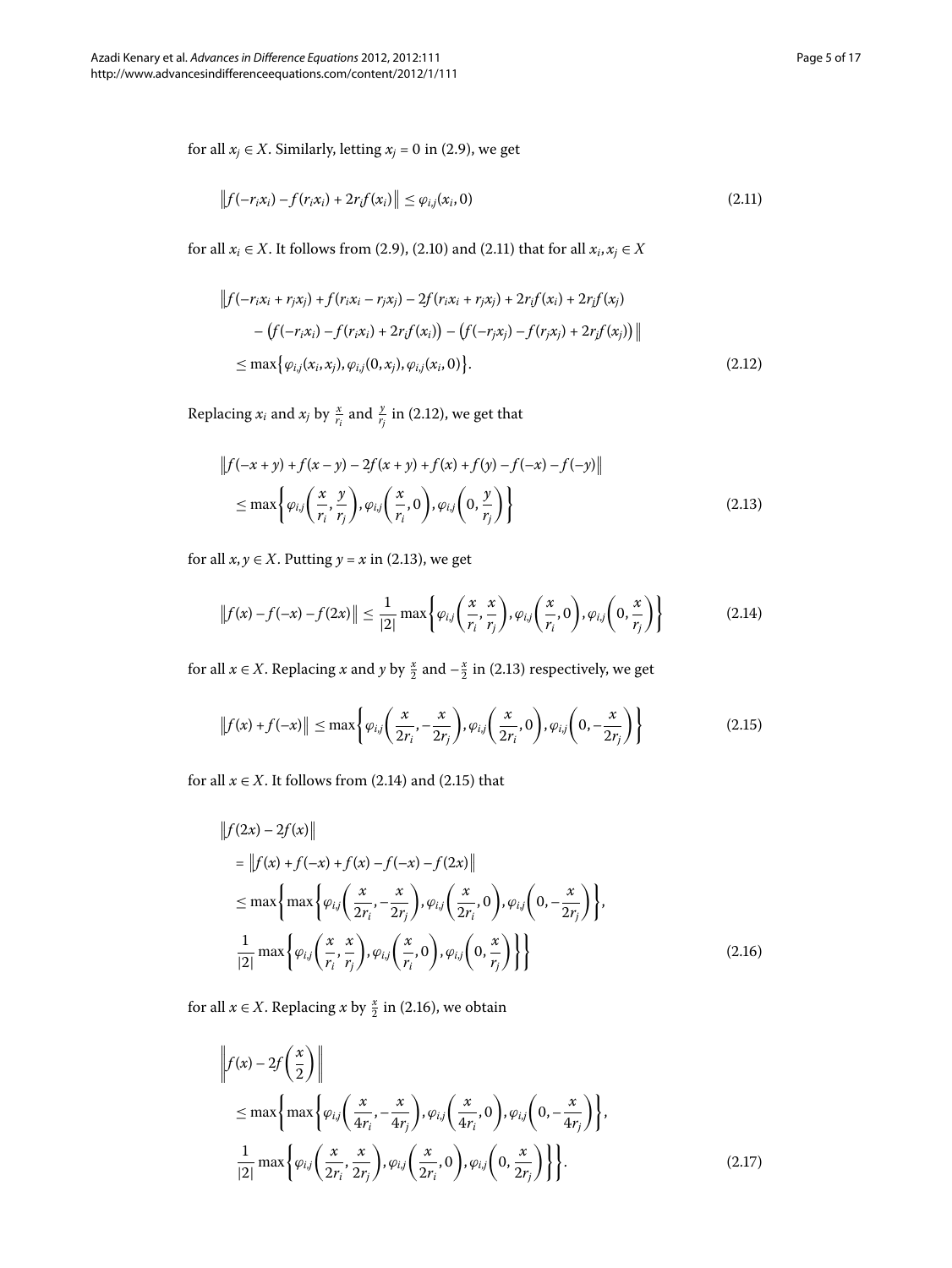Consider the set  $S := \{g : X \to Y; g(0) = 0\}$  and the generalized metric *d* in *S* defined by

$$
d(f,g) = \inf_{\mu \in \mathbb{R}^+} \left\{ \|g(x) - h(x)\| \le \mu \max\left\{\max\left\{\varphi_{i,j}\left(\frac{x}{2r_i}, -\frac{x}{2r_j}\right), \right.\right\}\varphi_{i,j}\left(\frac{x}{2r_i}, 0\right), \varphi_{i,j}\left(0, -\frac{x}{2r_j}\right)\right\},\newline \frac{1}{|2|}\max\left\{\varphi_{i,j}\left(\frac{x}{r_i}, \frac{x}{r_j}\right), \varphi_{i,j}\left(\frac{x}{r_i}, 0\right), \varphi_{i,j}\left(0, \frac{x}{r_j}\right)\right\}\right\}, \forall x \in X\left\},\newline
$$

where inf $\emptyset$  = + $\infty$ . It is easy to show that  $(S, d)$  is complete (see [18[\]](#page-16-5), Lemma 2.1). Now, we consider a linear mapping  $J: S \rightarrow S$  such that

$$
Jh(x):=2h\bigg(\frac{x}{2}\bigg)
$$

for all  $x \in X$ . Let  $g, h \in S$  be such that  $d(g, h) = \epsilon$ . Then

$$
||g(x) - h(x)|| \le \epsilon \max \left\{ \max \left\{ \varphi_{i,j} \left( \frac{x}{2r_i}, -\frac{x}{2r_j} \right), \varphi_{i,j} \left( \frac{x}{2r_i}, 0 \right), \varphi_{i,j} \left( 0, -\frac{x}{2r_j} \right) \right\},\newline\n\frac{1}{|2|} \max \left\{ \varphi_{i,j} \left( \frac{x}{r_i}, \frac{x}{r_j} \right), \varphi_{i,j} \left( \frac{x}{r_i}, 0 \right), \varphi_{i,j} \left( 0, \frac{x}{r_j} \right) \right\} \right\}
$$

for all  $x \in X$ , and so

$$
||Jg(x) - Jh(x)|| = ||2g(\frac{x}{2}) - 2h(\frac{x}{2})||
$$
  
\n
$$
\leq |2| \epsilon \max \left\{ \max \left\{ \varphi_{i,j} \left( \frac{x}{4r_i}, -\frac{x}{4r_j} \right), \varphi_{i,j} \left( \frac{x}{4r_i}, 0 \right), \varphi_{i,j} \left( 0, -\frac{x}{4r_j} \right) \right\},\
$$
  
\n
$$
\frac{1}{|2|} \max \left\{ \varphi_{i,j} \left( \frac{x}{2r_i}, \frac{x}{2r_j} \right), \varphi_{i,j} \left( \frac{x}{2r_i}, 0 \right), \varphi_{i,j} \left( 0, \frac{x}{2r_j} \right) \right\} \right\}
$$
  
\n
$$
\leq |2| \frac{L\epsilon}{|2|} \max \left\{ \max \left\{ \varphi_{i,j} \left( \frac{x}{2r_i}, -\frac{x}{2r_j} \right), \varphi_{i,j} \left( \frac{x}{2r_i}, 0 \right), \varphi_{i,j} \left( 0, -\frac{x}{2r_j} \right) \right\},\
$$
  
\n
$$
\frac{1}{|2|} \max \left\{ \varphi_{i,j} \left( \frac{x}{r_i}, \frac{x}{r_j} \right), \varphi_{i,j} \left( \frac{x}{r_i}, 0 \right), \varphi_{i,j} \left( 0, \frac{x}{r_j} \right) \right\} \right\}
$$

for all *x* ∈ *X*. Thus *d*(*g*, *h*) =  $\epsilon$  implies that *d*(*Jg*, *Jh*) ≤ *L* $\epsilon$ . This means that

$$
d(Jg, Jh) \le Ld(g, h)
$$

for all  $g, h \in S$ . It follows from (2.17) that

<span id="page-5-0"></span>
$$
d(f, Jf) \leq \frac{L}{|2|}.
$$

By Theorem 1.1, there exists a mapping  $EL:X\rightarrow Y$  satisfying the following: () *EL* is a fixed point of *J*, that is,

$$
EL\left(\frac{x}{2}\right) = \frac{1}{2}EL(x) \tag{2.18}
$$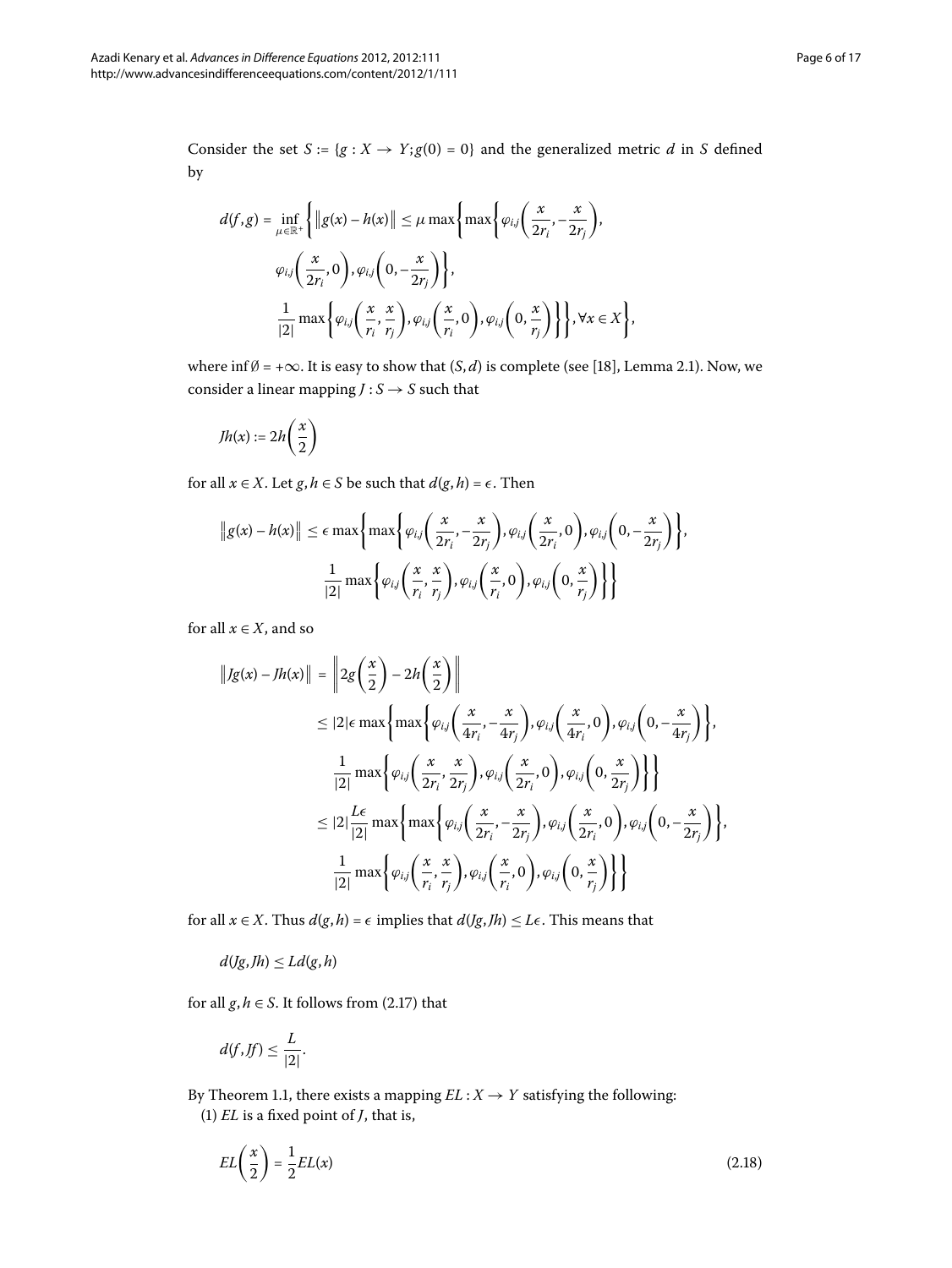for all  $x \in X$ . The mapping *EL* is a unique fixed point of *J* in the set

$$
\Omega = \big\{ h \in S : d(g, h) < \infty \big\}.
$$

This implies that *EL* is a unique mapping satisfying (2[.](#page-5-0)18) such that there exists  $\mu \in (0, \infty)$ satisfying

$$
||f(x) - EL(x)|| \le \mu \max\left\{\max\left\{\varphi_{i,j}\left(\frac{x}{2r_i}, -\frac{x}{2r_j}\right), \varphi_{i,j}\left(\frac{x}{2r_i}, 0\right), \varphi_{i,j}\left(0, -\frac{x}{2r_j}\right)\right\},\right\}
$$

$$
\frac{1}{|2|} \max\left\{\varphi_{i,j}\left(\frac{x}{r_i}, \frac{x}{r_j}\right), \varphi_{i,j}\left(\frac{x}{r_i}, 0\right), \varphi_{i,j}\left(0, \frac{x}{r_j}\right)\right\}\right\}
$$
(2.19)

for all  $x \in X$ .

(2)  $d(J^n f, EL) \rightarrow 0$  as  $n \rightarrow \infty$ . This implies the equality

$$
\lim_{n \to \infty} 2^n f\left(\frac{x}{2^n}\right) = EL(x)
$$

## for all  $x \in X$ .

(3)  $d(f, EL) \leq \frac{d(f, ff)}{1 - L}$  with  $f \in \Omega$ , which implies the inequality

$$
d(f, EL) \leq \frac{L}{|2| - |2|L}.
$$

This implies that the inequality  $(2.8)$  holds.

By  $(2.6)$  and  $(2.7)$ , we obtain

$$
\left\| \sum_{j=1}^{m} EL\left(-r_j x_j + \sum_{1 \le i \le m, i \ne j} r_i x_i\right) + 2 \sum_{i=1}^{m} r_i EL(x_i) - mEL\left(\sum_{i=1}^{m} r_i x_i\right) \right\|
$$
  
\n
$$
= \lim_{n \to \infty} |2|^n \left\| \sum_{j=1}^{m} f\left(\frac{-r_j x_j}{2^n} + \sum_{1 \le i \le m, i \ne j} \frac{r_i x_i}{2^n}\right) + 2 \sum_{i=1}^{m} r_i f\left(\frac{x_i}{2^n}\right) - m f\left(\sum_{i=1}^{m} \frac{r_i x_i}{2^n}\right) \right\|
$$
  
\n
$$
\le \lim_{n \to \infty} |2|^n \varphi\left(\frac{x_1}{2^n}, \dots, \frac{x_m}{2^n}\right)
$$
  
\n
$$
\le \lim_{n \to \infty} |2|^n \cdot \frac{L^n}{|2|^n} \varphi(x_1, \dots, x_m)
$$

<span id="page-6-0"></span>for all  $x_1, \ldots, x_m \in X$  and  $n \in \mathbb{N}$ [.](#page-1-0) So *EL* satisfies (1.1). Thus, the mapping  $EL : X \to Y$  is Euler-Lagrange type additive, as desired.  $\Box$ 

**Corollary 2.1** Let  $\theta \ge 0$  and r be a real number with  $0 < r < 1$ . Let  $f : X \rightarrow Y$  be a mapping *with*  $f(0) = 0$  *satisfying the inequality* 

$$
\left\| \sum_{j=1}^{m} f\left( -r_j x_j + \sum_{1 \le i \le m, i \ne j} r_i x_i \right) + 2 \sum_{i=1}^{m} r_i f(x_i) - m f\left( \sum_{i=1}^{m} r_i x_i \right) \right\|
$$
  
 
$$
\le \theta \left( \sum_{i=1}^{m} ||x_i||^r \right) \tag{2.20}
$$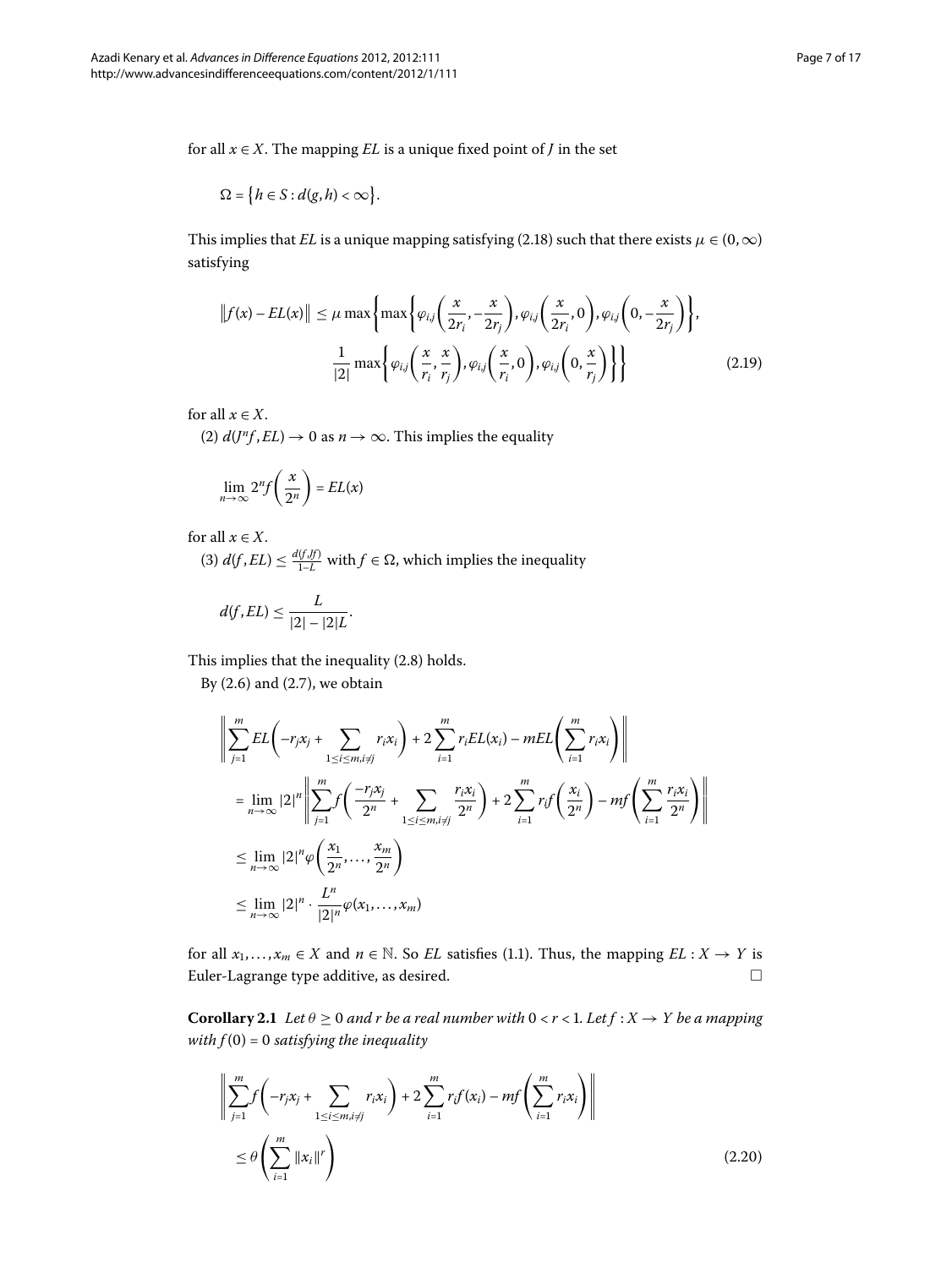*for all*  $x_1, ..., x \in X$ . *Then, the limit*  $EL(x) = \lim_{n \to \infty} 2^n f(\frac{x}{2^n})$  *exists for all*  $x \in X$  *and*  $EL$  :  $X \rightarrow Y$  *is a unique Euler-Lagrange additive mapping such that* 

$$
||f(x) - EL(x)|| \le \frac{|2|}{|2|^{r+1} - |2|^2} \max \left\{ \max \left\{ \frac{|2|^r \theta ||x||^r (|r_i|^r + |r_j|^r)}{|4|^r |r_i r_j|^r}, \frac{\theta ||x||^r}{|2|^r |r_i|^r}, \frac{\theta ||x||^r}{|2|^r |r_j|^r} \right\} \right\}
$$

$$
\frac{1}{|2|} \max \left\{ \frac{\theta ||x||^r (|r_i|^r + |r_j|^r)}{|r_i r_j|^r}, \frac{\theta ||x||^r}{|r_i|^r}, \frac{\theta ||x||^r}{|r_j|^r} \right\}
$$

$$
\le \frac{\theta ||x||^r (|r_i|^r + |r_j|^r)}{|r_i r_j|^r (|2|^{r+1} - |2|^2)}
$$

<span id="page-7-2"></span>*for all*  $x \in X$ *.* 

*Proof* The proof follows from Theorem 2[.](#page-3-5)1 by taking  $\varphi(x_1, \ldots, x_m) = \theta(\sum_{i=1}^m ||x_i||^r)$  for all *x*<sub>1</sub>,..., *x<sub>m</sub>* ∈ *X*. In fact, if we choose *L* =  $|2|^{1-r}$ , then we get the desired result.  $□$  $\Box$ 

<span id="page-7-1"></span>**Theorem 2.2** Let  $\varphi : X^m \to [0, \infty)$  be a function such that there exists an L < 1 with

$$
\varphi(x_1,\ldots,x_m) \le |2|L\varphi\left(\frac{x_1}{2},\ldots,\frac{x_m}{2}\right) \tag{2.21}
$$

*for all*  $x_1, \ldots, x_m \in X$ . Let  $f : X \to Y$  be a mapping with  $f(0) = 0$  satisfying the inequality *(*2.*7). Then, there is a unique Euler-Lagrange additive mapping*  $EL : X \rightarrow Y$  *such that* 

<span id="page-7-0"></span>
$$
||f(x) - EL(x)|| \le \frac{1}{|2| - |2|L} \max \left\{ \max \left\{ \varphi_{i,j} \left( \frac{x}{2r_i}, -\frac{x}{2r_j} \right), \varphi_{i,j} \left( \frac{x}{2r_i}, 0 \right), \varphi_{i,j} \left( 0, -\frac{x}{2r_j} \right) \right\}, \frac{1}{|2|} \max \left\{ \varphi_{i,j} \left( \frac{x}{r_i}, \frac{x}{r_j} \right), \varphi_{i,j} \left( \frac{x}{r_i}, 0 \right), \varphi_{i,j} \left( 0, \frac{x}{r_j} \right) \right\} \right\}.
$$
 (2.22)

*Proof* By (2[.](#page-4-5)16), we have

$$
\left\| \frac{f(2x)}{2} - f(x) \right\| \le \frac{1}{|2|} \max \left\{ \max \left\{ \varphi_{i,j} \left( \frac{x}{2r_i} - \frac{x}{2r_j} \right), \varphi_{i,j} \left( \frac{x}{2r_i}, 0 \right), \varphi_{i,j} \left( 0, -\frac{x}{2r_j} \right) \right\}, \frac{1}{|2|} \max \left\{ \varphi_{i,j} \left( \frac{x}{r_i}, \frac{x}{r_j} \right), \varphi_{i,j} \left( \frac{x}{r_i}, 0 \right), \varphi_{i,j} \left( 0, \frac{x}{r_j} \right) \right\} \right\}
$$
(2.23)

for all  $x \in X$ . Let  $(S, d)$  be the generalized metric space defined in the proof of Theorem 2.1. Now, we consider a linear mapping  $J: S \rightarrow S$  such that

$$
Jh(x):=\frac{1}{2}h(2x)
$$

for all  $x \in X$ . Let  $g, h \in S$  be such that  $d(g, h) = \epsilon$ . Then

$$
||g(x) - h(x)|| \le \epsilon \max \left\{ \max \left\{ \varphi_{i,j} \left( \frac{x}{2r_i}, -\frac{x}{2r_j} \right), \varphi_{i,j} \left( \frac{x}{2r_i}, 0 \right), \varphi_{i,j} \left( 0, -\frac{x}{2r_j} \right) \right\},\newline\n\frac{1}{|2|} \max \left\{ \varphi_{i,j} \left( \frac{x}{r_i}, \frac{x}{r_j} \right), \varphi_{i,j} \left( \frac{x}{r_i}, 0 \right), \varphi_{i,j} \left( 0, \frac{x}{r_j} \right) \right\} \right\}
$$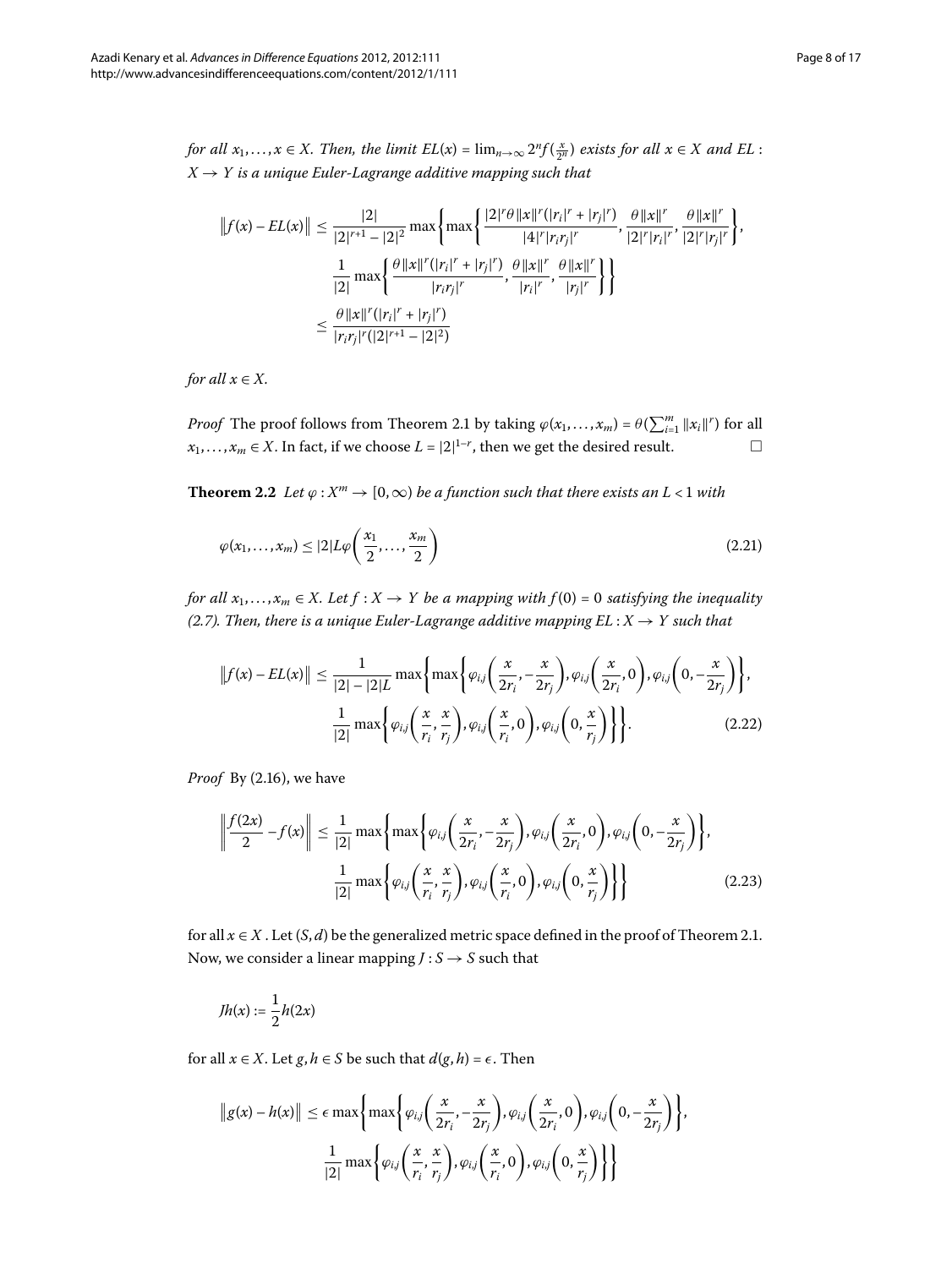for all  $x \in X$ , and so

$$
||Jg(x) - Jh(x)|| = \left\| \frac{g(2x)}{2} - \frac{h(2x)}{2} \right\|
$$
  
\n
$$
\leq \frac{1}{|2|} \epsilon \max \left\{ \max \left\{ \varphi_{ij} \left( \frac{x}{r_i}, -\frac{x}{r_j} \right), \varphi_{ij} \left( \frac{x}{r_i}, 0 \right), \varphi_{ij} \left( 0, -\frac{x}{r_j} \right) \right\},\
$$
  
\n
$$
\frac{1}{|2|} \max \left\{ \varphi_{ij} \left( \frac{2x}{r_i}, \frac{2x}{r_j} \right), \varphi_{ij} \left( \frac{2x}{r_i}, 0 \right), \varphi_{ij} \left( 0, \frac{2x}{r_j} \right) \right\} \right\}
$$
  
\n
$$
\leq |2|L \frac{\epsilon}{|2|} \max \left\{ \max \left\{ \varphi_{ij} \left( \frac{x}{2r_i}, -\frac{x}{2r_j} \right), \varphi_{ij} \left( \frac{x}{2r_i}, 0 \right), \varphi_{ij} \left( 0, -\frac{x}{2r_j} \right) \right\},\
$$
  
\n
$$
\frac{1}{|2|} \max \left\{ \varphi_{ij} \left( \frac{x}{r_i}, \frac{x}{r_j} \right), \varphi_{ij} \left( \frac{x}{r_i}, 0 \right), \varphi_{ij} \left( 0, \frac{x}{r_j} \right) \right\} \right\}
$$

for all  $x \in X$ . Thus  $d(g, h) = \epsilon$  implies that  $d(Jg, Jh) \leq L\epsilon$ . This means that

$$
d(Jg, Jh) \le Ld(g, h)
$$

for all  $g, h \in S$ . It follows from (2.23) that

<span id="page-8-0"></span>
$$
d(f, f f) \leq \frac{1}{|2|}.
$$

By Theorem 1.1, there exists a mapping  $EL : X \rightarrow Y$  satisfying the following:

() *EL* is a fixed point of *J*, that is,

$$
EL(2x) = 2EL(x) \tag{2.24}
$$

for all  $x \in X$ . The mapping *EL* is a unique fixed point of *J* in the set

$$
\Omega = \big\{ h \in S : d(g, h) < \infty \big\}.
$$

This implies that *EL* is a unique mapping satisfying (2.24) such that there exists  $\mu \in (0, \infty)$ satisfying

$$
||g(x) - h(x)|| \le \mu \max \left\{ \max \left\{ \varphi_{i,j} \left( \frac{x}{2r_i}, -\frac{x}{2r_j} \right), \varphi_{i,j} \left( \frac{x}{2r_i}, 0 \right), \varphi_{i,j} \left( 0, -\frac{x}{2r_j} \right) \right\},\newline\n\frac{1}{|2|} \max \left\{ \varphi_{i,j} \left( \frac{x}{r_i}, \frac{x}{r_j} \right), \varphi_{i,j} \left( \frac{x}{r_i}, 0 \right), \varphi_{i,j} \left( 0, \frac{x}{r_j} \right) \right\} \right\}
$$

for all  $x \in X$ .

(2)  $d(J^n f, EL) \rightarrow 0$  as  $n \rightarrow \infty$ . This implies the equality

$$
\lim_{n\to\infty}\frac{f(2^nx)}{2^n}=EL(x)
$$

for all  $x \in X$ .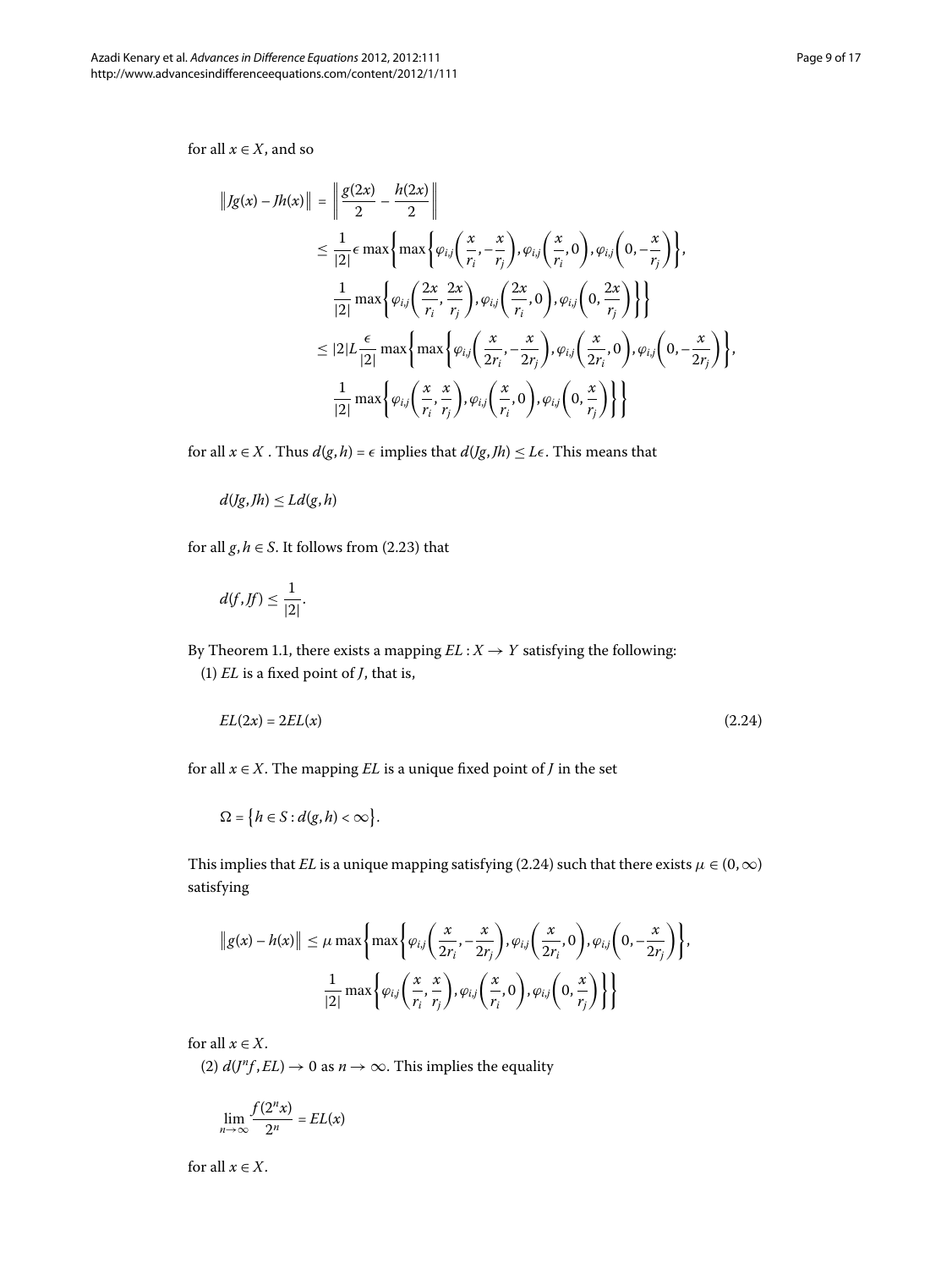(3)  $d(f, EL) \leq \frac{d(f, f)}{1 - L}$  with  $f \in \Omega$ , which implies the inequality

$$
d(f, EL) \leq \frac{1}{|2| - |2|L}.
$$

This implies that the inequality  $(2.22)$  $(2.22)$  $(2.22)$  holds. The rest of the proof is similar to the proof of Theorem 2[.](#page-3-5)1.  $\Box$ 

**Corollary 2.2** Let  $\theta \ge 0$  and r be a real number with  $r > 1$ . Let  $f : X \rightarrow Y$  be a mapping  $with f(0) = 0$  satisfying (2.20). Then, the limit  $EL(x) = \lim_{n\to\infty} \frac{f(2^nx)}{2^n}$  exists for all  $x \in X$  and  $EL: X \rightarrow Y$  *is a unique cubic mapping such that* 

$$
||f(x) - EL(x)|| \le \frac{1}{|2| - |2|^r} \max \left\{ \max \left\{ \frac{|2|^r \theta ||x||^r (|r_i|^r + |r_j|^r)}{|4|^r |r_i r_j|^r}, \frac{\theta ||x||^r}{|2|^r |r_i|^r}, \frac{\theta ||x||^r}{|2|^r |r_j|^r} \right\},\newline \frac{1}{|2|} \max \left\{ \frac{\theta ||x||^r (|r_i|^r + |r_j|^r)}{|r_i r_j|^r}, \frac{\theta ||x||^r}{|r_i|^r}, \frac{\theta ||x||^r}{|r_j|^r} \right\} \right\} \le \frac{\theta ||x||^r (|r_i|^r + |r_j|^r)}{|r_i r_j|^r (|2|^{r+1} - |2|^{r+2})}
$$

*for all*  $x \in X$ .

*Proof* The proof follows from Theorem 2[.](#page-7-2)2 by taking  $\varphi(x_1, \ldots, x_m) = \theta(\sum_{i=1}^m ||x_i||^r)$  for all *x*<sub>1</sub>,..., *x<sub>m</sub>* ∈ *X*. In fact, if we choose *L* =  $|2|^{r-1}$ , then we get the desired result.  $□$ 

## <span id="page-9-3"></span>**3 Non-Archimedean stability of the functional equation ([1.1](#page-1-0)): a direct method** In this section, using a direct method, we prove the generalized Hyers-Ulam stability of the cubic functional equation (1[.](#page-1-0)1) in non-Archimedean normed spaces. Throughout this section, we assume that *G* is an additive semigroup and *X* is a non-Archimedean Banach space.

<span id="page-9-1"></span>**Theorem 3.1** *Let*  $\varphi$  :  $G^m \to [0, +\infty)$  *be a function such that* 

<span id="page-9-0"></span>
$$
\lim_{n \to \infty} |2|^n \varphi\left(\frac{x_1}{2^n}, \dots, \frac{x_m}{2^n}\right) = 0
$$
\n(3.1)

*for all*  $x_1, \ldots, x_m \in G$  *and let for each*  $x \in G$  *the limit* 

$$
\Theta(x) = \lim_{n \to \infty} \max \left\{ |2|^k \max \left\{ \max \left\{ \varphi_{i,j} \left( \frac{x}{2^{k+2}r_i}, -\frac{x}{2^{k+2}r_j} \right), \varphi_{i,j} \left( \frac{x}{2^{k+2}r_i}, 0 \right), \right. \right. \newline \varphi_{i,j} \left( 0, -\frac{x}{2^{k+2}r_j} \right) \right\}, \frac{1}{|2|} \max \left\{ \varphi_{i,j} \left( \frac{x}{2^{k+1}r_i}, \frac{x}{2^{k+1}r_j} \right), \varphi_{i,j} \left( \frac{x}{2^{k+1}r_i}, 0 \right), \right. \newline \varphi_{i,j} \left( 0, \frac{x}{2^{k+1}r_j} \right) \right\} \Big| 0 \le k < n \right\} \tag{3.2}
$$

<span id="page-9-2"></span>*exist. Suppose that*  $f : G \to X$  *is a mapping with*  $f(0) = 0$  *satisfying the following inequality:* 

$$
\left\| \sum_{j=1}^{m} f\left( -r_j x_j + \sum_{1 \le i \le m, i \ne j} r_i x_i \right) + 2 \sum_{i=1}^{m} r_i f(x_i) - m f\left( \sum_{i=1}^{m} r_i x_i \right) \right\|
$$
  
\$\le \varphi(x\_1, ..., x\_m)\$ (3.3)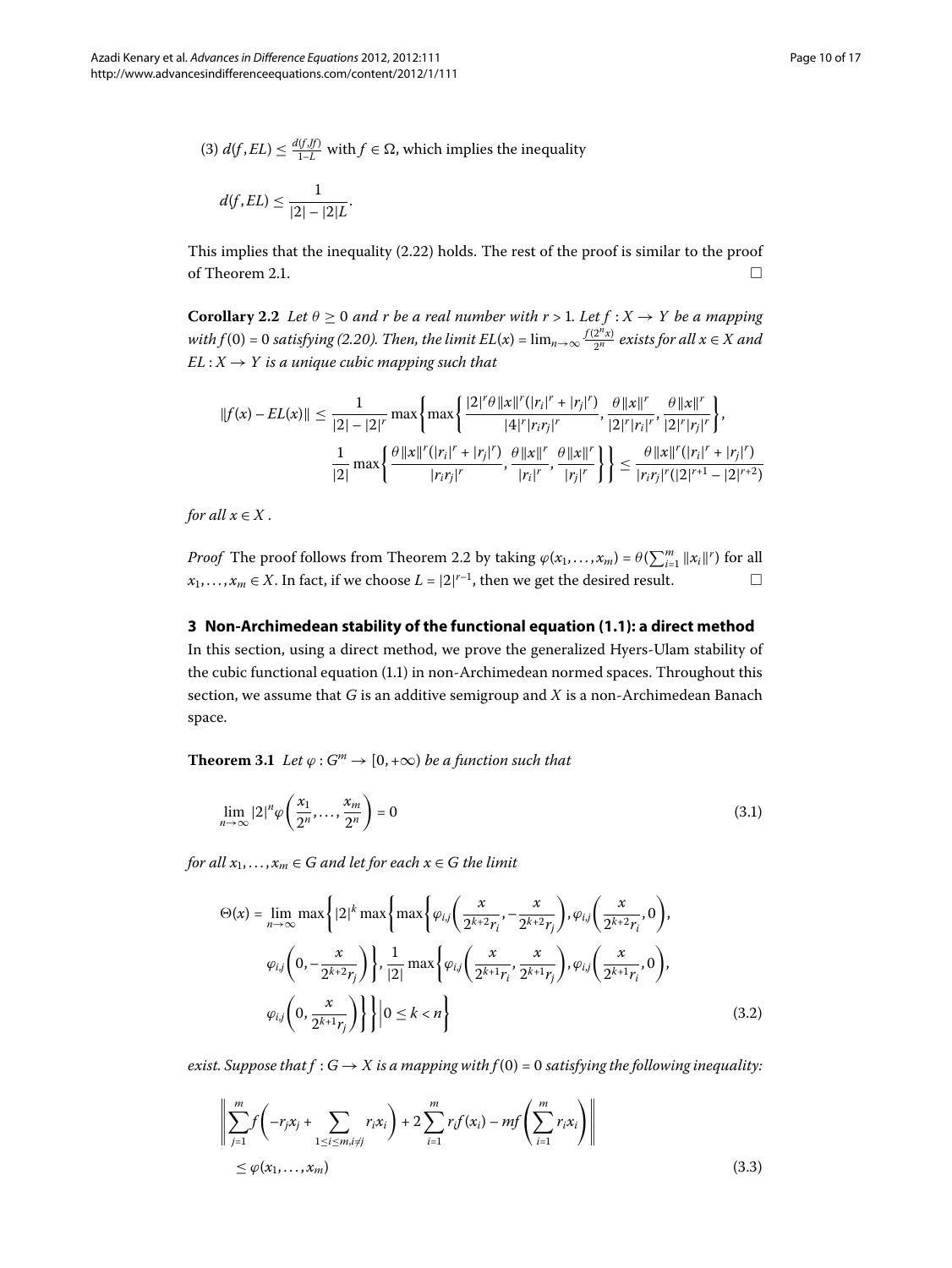*for all*  $x_1, \ldots, x_m \in X$ . Then, the limit  $EL(x) := \lim_{n \to \infty} 2^n f(\frac{x}{2^n})$  exists for all  $x \in G$  and defines *an Euler-Lagrange type additive mapping EL* : *G* → *X such that*

<span id="page-10-0"></span>
$$
\|f(x) - EL(x)\| \leq \Theta(x). \tag{3.4}
$$

*Moreover, if*

$$
\lim_{p \to \infty} \lim_{n \to \infty} \max \left\{ |2|^k \max \left\{ \max \left\{ \varphi_{i,j} \left( \frac{x}{2^{k+2}r_i}, -\frac{x}{2^{k+2}r_j} \right), \varphi_{i,j} \left( \frac{x}{2^{k+2}r_i}, 0 \right), \right. \right. \newline \varphi_{i,j} \left( 0, -\frac{x}{2^{k+2}r_j} \right) \right\}, \frac{1}{|2|} \max \left\{ \varphi_{i,j} \left( \frac{x}{2^{k+1}r_i}, \frac{x}{2^{k+1}r_j} \right), \varphi_{i,j} \left( \frac{x}{2^{k+1}r_i}, 0 \right), \right. \newline \varphi_{i,j} \left( 0, \frac{x}{2^{k+1}r_j} \right) \right\} \Big| p \le k < n + p \right\}
$$

<span id="page-10-1"></span>*then EL is the unique mapping satisfying (3.4).* 

<span id="page-10-2"></span>*Proof* By (2.17), we know

$$
\left\| f(x) - 2f\left(\frac{x}{2}\right) \right\| \le \max\left\{ \max\left\{ \varphi_{i,j}\left(\frac{x}{4r_i}, -\frac{x}{4r_j}\right), \varphi_{i,j}\left(\frac{x}{4r_i}, 0\right), \varphi_{i,j}\left(0, -\frac{x}{4r_j}\right) \right\},\right\}\frac{1}{|2|} \max\left\{ \varphi_{i,j}\left(\frac{x}{2r_i}, \frac{x}{2r_j}\right), \varphi_{i,j}\left(\frac{x}{2r_i}, 0\right), \varphi_{i,j}\left(0, \frac{x}{2r_j}\right) \right\} \right\}
$$
(3.5)

for all  $x \in G$ . Replacing  $x$  by  $\frac{x}{2^n}$  in (3.5), we obtain

$$
\left\|2^{n} f\left(\frac{x}{2^{n}}\right) - 2^{n+1} f\left(\frac{x}{2^{n+1}}\right)\right\|
$$
  
\n
$$
\leq |2|^{n} \max\left\{\max\left\{\varphi_{i,j}\left(\frac{x}{2^{n+2}r_{i}}, -\frac{x}{2^{n+2}r_{j}}\right), \varphi_{i,j}\left(\frac{x}{2^{n+2}r_{i}}, 0\right), \varphi_{i,j}\left(0, -\frac{x}{2^{n+2}r_{j}}\right)\right\},\
$$
  
\n
$$
\frac{1}{|2|} \max\left\{\varphi_{i,j}\left(\frac{x}{2^{n+1}r_{i}}, \frac{x}{2^{n+1}r_{j}}\right), \varphi_{i,j}\left(\frac{x}{2^{n+1}r_{i}}, 0\right), \varphi_{i,j}\left(0, \frac{x}{2^{n+1}r_{j}}\right)\right\}\right\}.
$$
 (3.6)

<span id="page-10-3"></span>It follows from (3[.](#page-10-2)1) and (3.6) that the sequence  $\{2^n f(\frac{x}{2^n})\}_{n\geq 1}$  is a Cauchy sequence. Since *X* is complete, so  $\{2^n f(\frac{x}{2^n})\}_{n \geq 1}$  is convergent. Set

$$
EL(x) := \lim_{n \to \infty} 2^n f\left(\frac{x}{2^n}\right).
$$

Using induction on *n*, one can show that

$$
\left\|2^{n} f\left(\frac{x}{2^{n}}\right) - f(x)\right\|
$$
  
\n
$$
\leq \max\left\{|2|^{k} \max\left\{\max\left\{\varphi_{i,j}\left(\frac{x}{2^{k+2}r_{i}}, -\frac{x}{2^{k+2}r_{j}}\right), \varphi_{i,j}\left(\frac{x}{2^{k+2}r_{i}}, 0\right), \varphi_{i,j}\left(0, -\frac{x}{2^{k+2}r_{j}}\right)\right\},\right\}
$$
  
\n
$$
\frac{1}{|2|} \max\left\{\varphi_{i,j}\left(\frac{x}{2^{k+1}r_{i}}, \frac{x}{2^{k+1}r_{j}}\right), \varphi_{i,j}\left(\frac{x}{2^{k+1}r_{i}}, 0\right), \varphi_{i,j}\left(0, \frac{x}{2^{k+1}r_{j}}\right)\right\}\right\}|0 \leq k < n\right\}
$$
(3.7)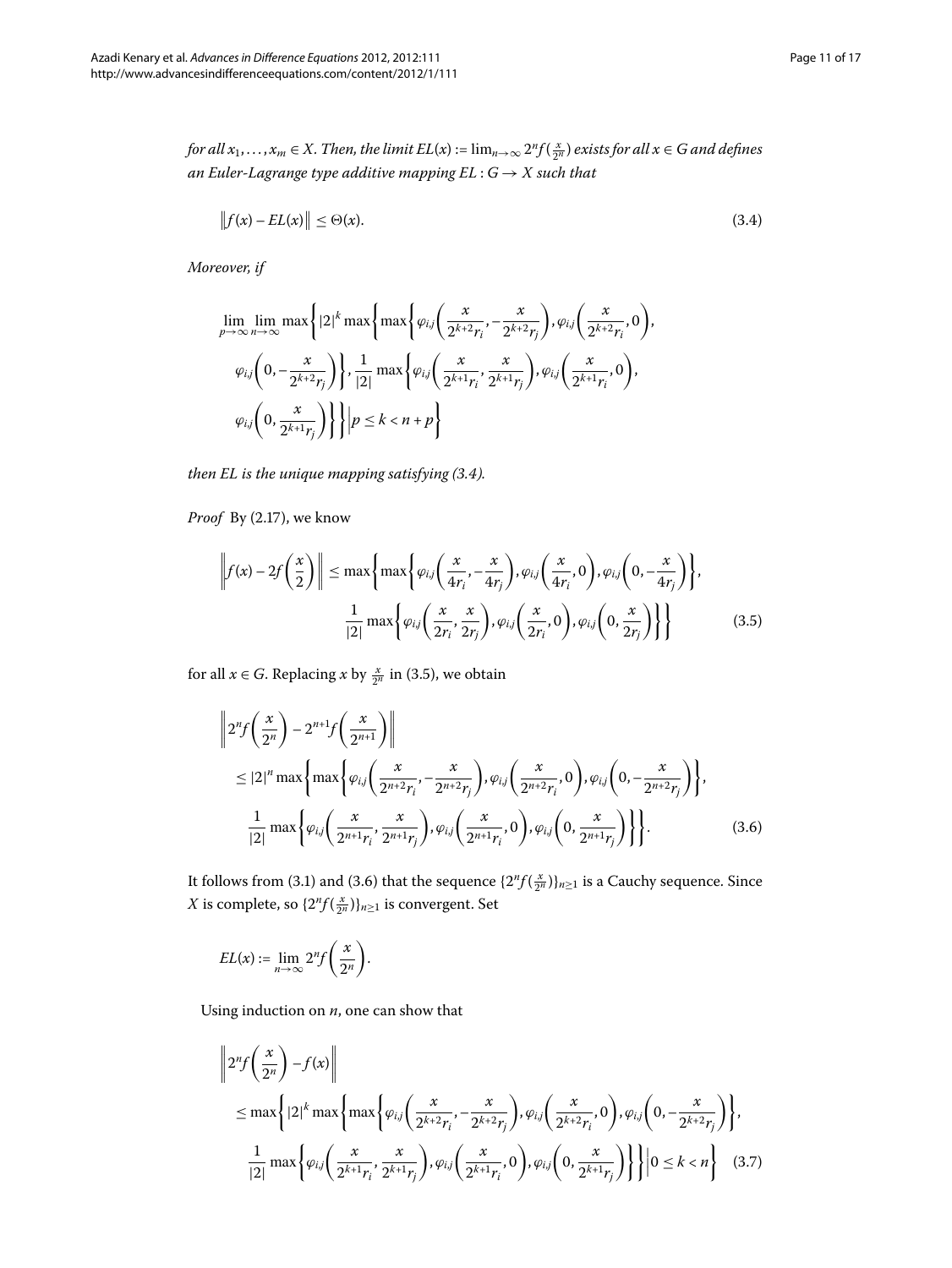for all  $n \in \mathbb{N}$  and all  $x \in G$ . By taking *n* to approach infinity in (3.7) and using (3.2), one obtains  $(3.4)$  $(3.4)$  $(3.4)$ . By  $(3.1)$  and  $(3.3)$ , we get

$$
\left\| \sum_{j=1}^{m} EL\left(-r_j x_j + \sum_{1 \le i \le m, i \ne j} r_i x_i\right) + 2 \sum_{i=1}^{m} r_i EL(x_i) - mEL\left(\sum_{i=1}^{m} r_i x_i\right) \right\|
$$
  
\n
$$
= \lim_{n \to \infty} |2|^n \left\| \sum_{j=1}^{m} f\left(\frac{-r_j x_j}{2^n} + \sum_{1 \le i \le m, i \ne j} \frac{r_i x_i}{2^n}\right) + 2 \sum_{i=1}^{m} r_i f\left(\frac{x_i}{2^n}\right) - m f\left(\sum_{i=1}^{m} \frac{r_i x_i}{2^n}\right) \right\|
$$
  
\n
$$
\le \lim_{n \to \infty} |2|^n \varphi\left(\frac{x_1}{2^n}, \dots, \frac{x_m}{2^n}\right)
$$
  
\n
$$
= 0
$$

for all  $x_1, \ldots, x_m \in X$ . Therefore the function  $EL : G \rightarrow X$  satisfies (1.1).

To prove the uniqueness property of *EL*, let  $A: G \rightarrow X$  be another function satisfying  $(3.4)$  $(3.4)$  $(3.4)$ . Then

$$
||EL(x) - A(x)||
$$
  
\n
$$
= \lim_{j \to \infty} |2|^j ||EL\left(\frac{x}{2^j}\right) - A\left(\frac{x}{2^j}\right)||
$$
  
\n
$$
\leq \lim_{j \to \infty} |2|^j \max \{ ||EL\left(\frac{x}{2^j}\right) - f\left(\frac{x}{2^j}\right) ||, ||f\left(\frac{x}{2^j}\right) - A\left(\frac{x}{2^j}\right) || \}
$$
  
\n
$$
\leq \lim_{j \to \infty} \lim_{n \to \infty} \max \{ |2|^k \max \{ \max \{ \varphi_{i,j} \left( \frac{x}{2^{k+2}r_i}, -\frac{x}{2^{k+2}r_j} \right), \varphi_{i,j} \left( \frac{x}{2^{k+2}r_i}, 0 \right), \}
$$
  
\n
$$
\varphi_{i,j} \left( 0, -\frac{x}{2^{k+2}r_j} \right) \}, \frac{1}{|2|} \max \{ \varphi_{i,j} \left( \frac{x}{2^{k+1}r_i}, \frac{x}{2^{k+1}r_j} \right), \varphi_{i,j} \left( \frac{x}{2^{k+1}r_i}, 0 \right), \}
$$
  
\n
$$
\varphi_{i,j} \left( 0, \frac{x}{2^{k+1}r_j} \right) \} \} | i \leq k < n + j \}
$$
  
\n
$$
= 0
$$

for all  $x \in G$ . Therefore  $A = EL$ , and the proof is complete.

 $\Box$ 

<span id="page-11-0"></span>**Corollary 3.1** *Let*  $\xi$  :  $[0, \infty) \rightarrow [0, \infty)$  *be a function satisfying* 

$$
\xi\left(\frac{t}{|2|}\right) \le \xi\left(\frac{1}{|2|}\right)\xi(t) \quad (t \ge 0) \qquad \xi\left(\frac{1}{|2|}\right) < |2|^{-1}.\tag{3.8}
$$

*Let*  $\kappa > 0$  and  $f : G \to X$  be a mapping with  $f(0) = 0$  satisfying the following inequality:

$$
\left\| \sum_{j=1}^{m} f\left(-r_j x_j + \sum_{1 \le i \le m, i \ne j} r_i x_i\right) + 2 \sum_{i=1}^{m} r_i f(x_i) - m f\left(\sum_{i=1}^{m} r_i x_i\right) \right\|
$$
  
 
$$
\le \kappa \left(\sum_{k=1}^{m} \xi\left(|x_k|\right)\right) \tag{3.9}
$$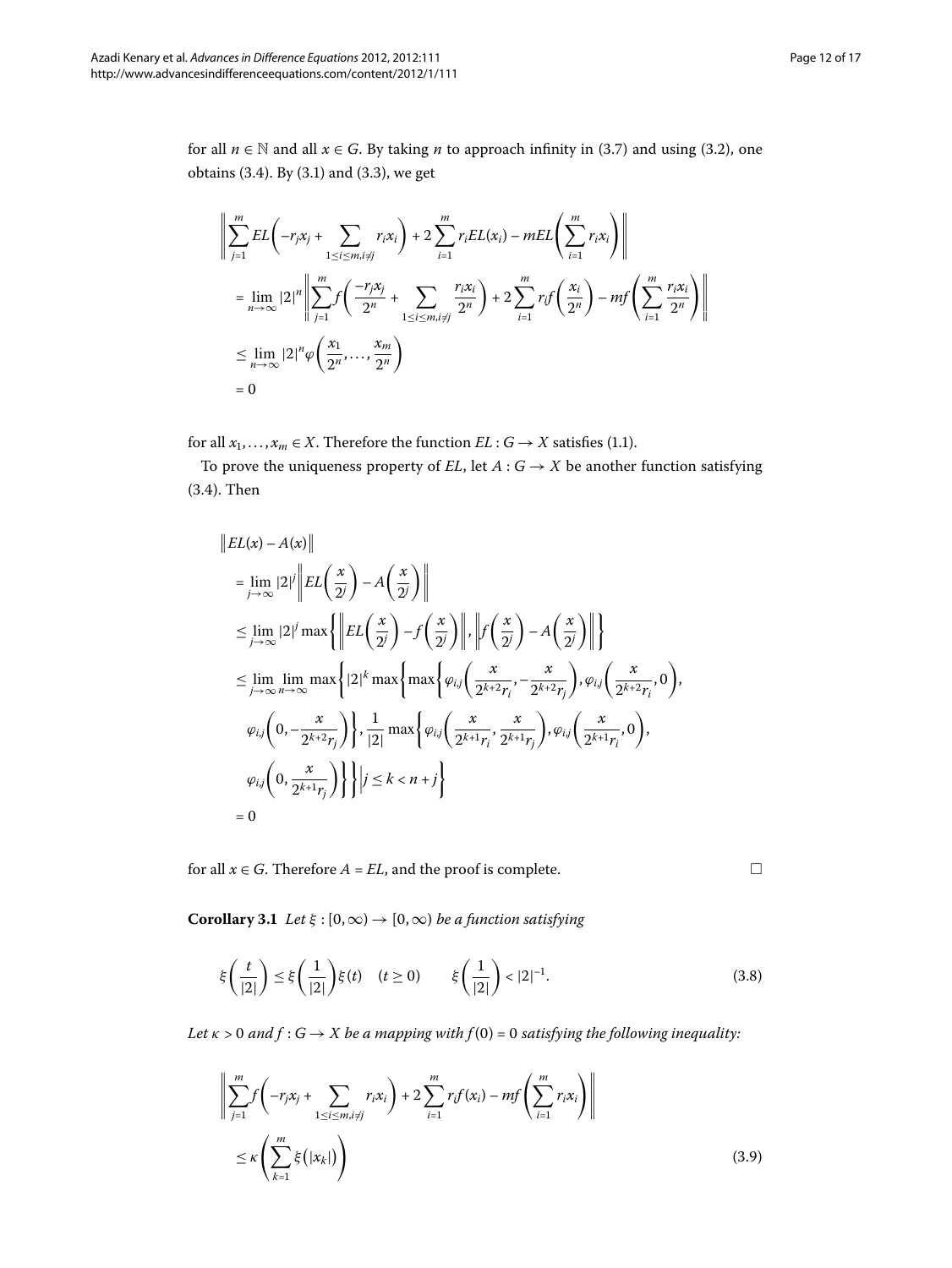*for all*  $x_1, \ldots, x_m \in G$ . Then there exists a unique Euler-Lagrange type additive mapping  $EL: G \rightarrow X$  *such that* 

$$
\|f(x) - EL(x)\| \le \frac{\kappa}{|4|} \left\{ \xi\left(\left|\frac{x}{r_i}\right|\right) + \xi\left(\left|\frac{x}{r_j}\right|\right) \right\}.
$$
\n(3.10)

*Proof* Defining  $\zeta : G^m \to [0, \infty)$  by  $\varphi(x_1, \ldots, x_m) := \kappa(\sum_{k=1}^m \xi(|x_k|))$ , then we have

$$
\lim_{n\to\infty}|2|^n\varphi\bigg(\frac{x_1}{2^n},\ldots,\frac{x_m}{2^n}\bigg)\leq \lim_{n\to\infty}\bigg(|2|\xi\bigg(\frac{1}{|2|}\bigg)\bigg)^n\varphi(x_1,\ldots,x_m)=0
$$

for all  $x_1, \ldots, x_m \in G$ . On the other hand,

$$
\Theta(x) = \lim_{n \to \infty} \max \left\{ |2|^k \max \left\{ \max \left\{ \varphi_{i,j} \left( \frac{x}{2^{k+2}r_i}, -\frac{x}{2^{k+2}r_j} \right), \varphi_{i,j} \left( \frac{x}{2^{k+2}r_i}, 0 \right), \right. \right. \newline \varphi_{i,j} \left( 0, -\frac{x}{2^{k+2}r_j} \right) \right\}, \frac{1}{|2|} \max \left\{ \varphi_{i,j} \left( \frac{x}{2^{k+1}r_i}, \frac{x}{2^{n+1}r_j} \right), \varphi_{i,j} \left( \frac{x}{2^{k+1}r_i}, 0 \right), \right. \newline \newline \varphi_{i,j} \left( 0, \frac{x}{2^{k+1}r_j} \right) \right\} \left| 0 \le k < n \right\}
$$
\n
$$
= \max \left\{ \max \left\{ \varphi_{i,j} \left( \frac{x}{4r_i}, -\frac{x}{4r_j} \right), \varphi_{i,j} \left( \frac{x}{4r_i}, 0 \right), \varphi_{i,j} \left( 0, -\frac{x}{4r_j} \right) \right\}, \frac{1}{|2|} \max \left\{ \varphi_{i,j} \left( \frac{x}{2r_i}, \frac{x}{2r_j} \right), \varphi_{i,j} \left( \frac{x}{2r_i}, 0 \right), \varphi_{i,j} \left( 0, \frac{x}{2r_j} \right) \right\} \right\}
$$
\n
$$
= \frac{\kappa}{|4|} \left\{ \xi \left( \left| \frac{x}{r_i} \right| \right) + \xi \left( \left| \frac{x}{r_j} \right| \right) \right\}
$$

for all  $x \in G$ , exists. Also

$$
\lim_{p \to \infty} \lim_{n \to \infty} \max \left\{ |2|^k \max \left\{ \max \left\{ \varphi_{i,j} \left( \frac{x}{2^{k+2}r_i}, -\frac{x}{2^{k+2}r_j} \right), \varphi_{i,j} \left( \frac{x}{2^{k+2}r_i}, 0 \right), \right. \right. \newline \varphi_{i,j} \left( 0, -\frac{x}{2^{k+2}r_j} \right) \right\}, \frac{1}{|2|} \max \left\{ \varphi_{i,j} \left( \frac{x}{2^{k+1}r_i}, \frac{x}{2^{n+1}r_j} \right), \varphi_{i,j} \left( \frac{x}{2^{k+1}r_i}, 0 \right), \right. \newline \newline \varphi_{i,j} \left( 0, \frac{x}{2^{k+1}r_j} \right) \right\} \left| p \le k < n + p \right\}
$$
\n
$$
= \lim_{p \to \infty} |2|^p \max \left\{ \max \left\{ \varphi_{i,j} \left( \frac{x}{2^{p+2}r_i}, -\frac{x}{2^{p+2}r_j} \right), \varphi_{i,j} \left( \frac{x}{2^{p+2}r_i}, 0 \right), \varphi_{i,j} \left( 0, -\frac{x}{2^{p+2}r_j} \right) \right\}, \frac{1}{|2|} \max \left\{ \varphi_{i,j} \left( \frac{x}{2^{p+1}r_i}, \frac{x}{2^{p+1}r_j} \right), \varphi_{i,j} \left( \frac{x}{2^{p+1}r_i}, 0 \right), \varphi_{i,j} \left( 0, \frac{x}{2^{p+1}r_j} \right) \right\} \right\}
$$
\n
$$
= 0.
$$

<span id="page-12-1"></span>Applying Theorem 3[.](#page-9-3)1, we get the desired result.

**Theorem 3.2** *Let*  $\varphi$  :  $G^m \to [0, +\infty)$  *be a function such that* 

$$
\lim_{n \to \infty} \frac{\varphi(2^n x_1, \dots, 2^n x_m)}{|2|^n} = 0
$$
\n(3.11)

<span id="page-12-0"></span> $\Box$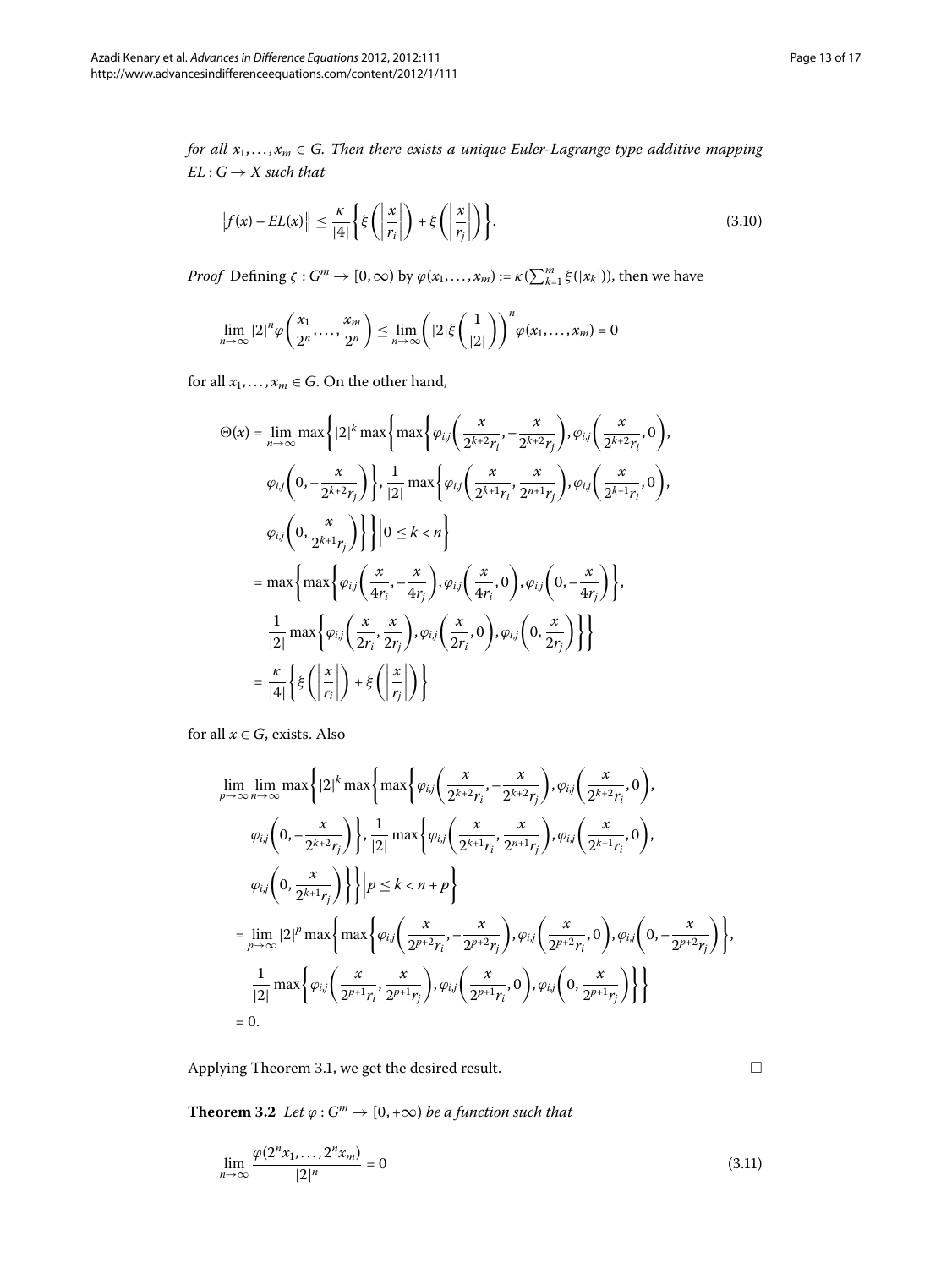<span id="page-13-3"></span>*for all*  $x_1, \ldots, x_m \in G$  *and let for each*  $x \in G$  *the limit* 

<span id="page-13-0"></span>
$$
\Theta(x) = \lim_{n \to \infty} \max \left\{ \frac{1}{|2|^k} \max \left\{ \max \left\{ \varphi_{i,j} \left( \frac{2^{k-1} x}{r_i}, -\frac{2^{k-1} x}{r_j} \right) \right\}, \right\}
$$
\n
$$
\varphi_{i,j} \left( \frac{2^{k-1} x}{r_i}, 0 \right), \varphi_{i,j} \left( 0, -\frac{2^{k-1} x}{r_j} \right) \right\},
$$
\n
$$
\frac{1}{|2|} \max \left\{ \varphi_{i,j} \left( \frac{2^k x}{r_i}, \frac{2^k x}{r_j} \right), \varphi_{i,j} \left( \frac{2^k x}{r_i}, 0 \right), \varphi_{i,j} \left( 0, \frac{2^k x}{r_j} \right) \right\} \right\} \mid 0 \le k < n \right\} \tag{3.12}
$$

*exist. Suppose that*  $f : G \to X$  *is a mapping with*  $f(0) = 0$  *satisfying (3.3). Then, the limit*  $EL(x)$  :=  $\lim_{n\to\infty}\frac{f(2^n x)}{2^n}$  exists for all  $x\in G$  and defines an Euler-Lagrange type additive map*ping EL* :  $G \rightarrow X$ *, such that* 

$$
||f(x) - EL(x)|| \le \frac{1}{|2|} \Theta(x).
$$
\n(3.13)

*Moreover, if*

$$
\lim_{p \to \infty} \lim_{n \to \infty} \max \left\{ \frac{1}{|2|^k} \max \left\{ \varphi_{i,j} \left( \frac{2^{k-1}x}{r_i}, -\frac{2^{k-1}x}{r_j} \right), \right\}
$$
\n
$$
\varphi_{i,j} \left( \frac{2^{k-1}x}{r_i}, 0 \right), \varphi_{i,j} \left( 0, -\frac{2^{k-1}x}{r_j} \right) \right\},
$$
\n
$$
\frac{1}{|2|} \max \left\{ \varphi_{i,j} \left( \frac{2^k x}{r_i}, \frac{2^k x}{r_j}, \varphi_{i,j} \left( \frac{2^k x}{r_i}, 0 \right), \varphi_{i,j} \left( 0, \frac{2^k x}{r_j} \right) \right\} \right\} \left| p \le k < n + p \right\} = 0
$$

<span id="page-13-1"></span>*then EL is the unique Euler-Lagrange type additive mapping satisfying (3.13).* 

*Proof* It follows from (2.16) that

$$
\left\| \frac{f(2x)}{2} - f(x) \right\|
$$
  
\n
$$
\leq \frac{1}{|2|} \max \left\{ \max \left\{ \varphi_{i,j} \left( \frac{x}{2r_i}, -\frac{x}{2r_j} \right), \varphi_{i,j} \left( \frac{x}{2r_i}, 0 \right), \varphi_{i,j} \left( 0, -\frac{x}{2r_j} \right) \right\}, \frac{1}{|2|} \max \left\{ \varphi_{i,j} \left( \frac{x}{r_i}, \frac{x}{r_j} \right), \varphi_{i,j} \left( \frac{x}{r_i}, 0 \right), \varphi_{i,j} \left( 0, \frac{x}{r_j} \right) \right\} \right\}
$$
\n(3.14)

<span id="page-13-2"></span>for all  $x \in G$ [.](#page-13-1) Replacing  $x$  by  $2^n x$  in (3.14), we obtain

$$
\left\| \frac{f(2^{n+1}x)}{2^{n+1}} - \frac{f(2^nx)}{2^n} \right\|
$$
\n
$$
\leq \frac{1}{|2|^{n+1}} \max \left\{ \max \left\{ \varphi_{i,j} \left( \frac{2^{n-1}x}{r_i}, -\frac{2^{n-1}x}{r_j} \right), \varphi_{i,j} \left( \frac{2^{n-1}x}{r_i}, 0 \right), \varphi_{i,j} \left( 0, -\frac{2^{n-1}x}{r_j} \right) \right\}, \frac{1}{|2|} \max \left\{ \varphi_{i,j} \left( \frac{2^n x}{r_i}, \frac{2^n x}{r_j} \right), \varphi_{i,j} \left( \frac{2^n x}{r_i}, 0 \right), \varphi_{i,j} \left( 0, \frac{2^n x}{r_j} \right) \right\} \right\}. \tag{3.15}
$$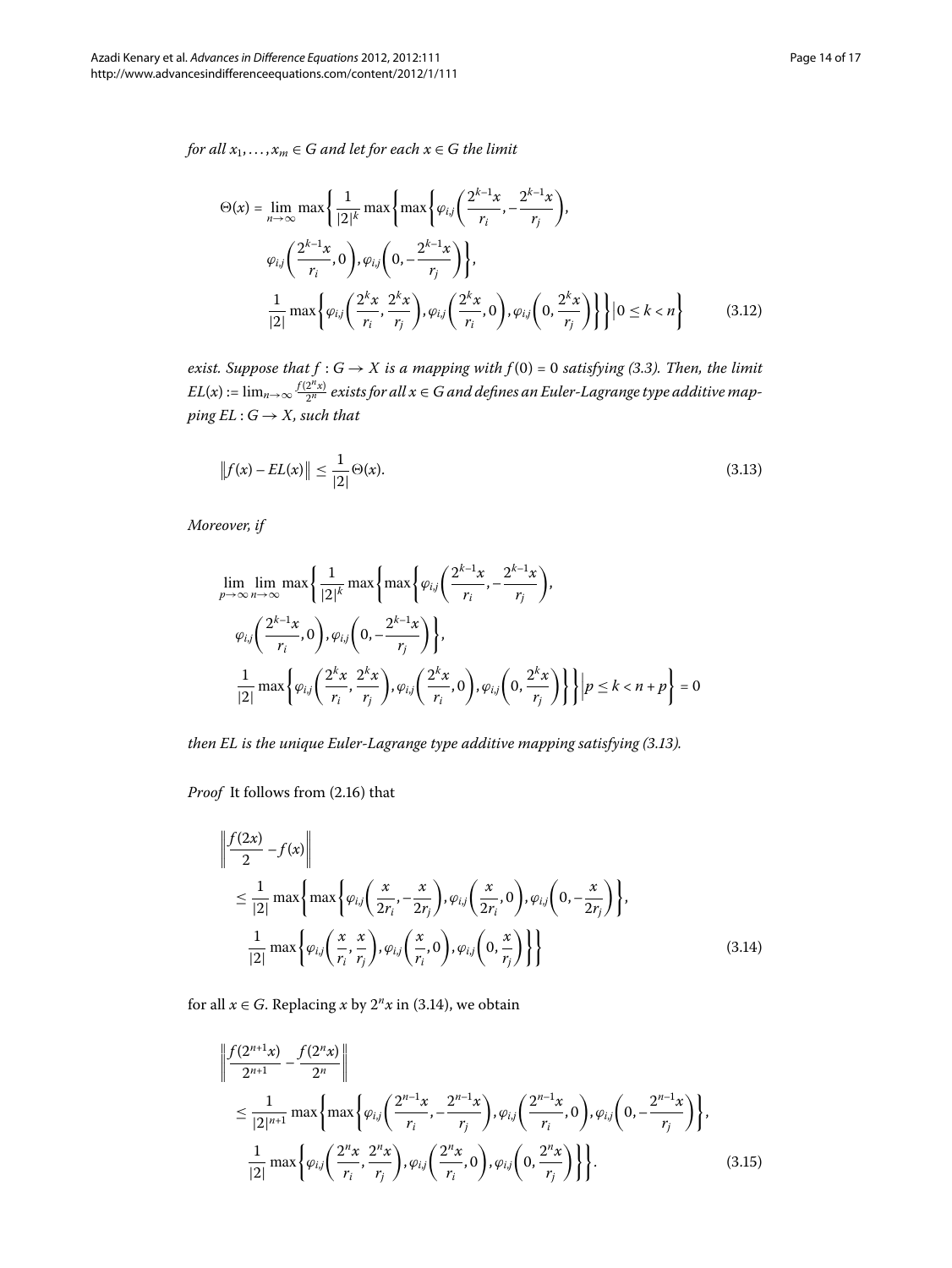It follows from (3[.](#page-12-0)11) and (3.15) that the sequence  $\{\frac{f(2^n x)}{2^n}\}_{n\geq 1}$  is convergent. Set

$$
EL(x) := \lim_{n \to \infty} \frac{f(2^n x)}{2^n}.
$$

On the other hand, it follows from  $(3.15)$  that

$$
\left\| \frac{f(2^{p}x)}{2^{p}} - \frac{f(2^{q}x)}{2^{q}} \right\|
$$
\n
$$
= \left\| \sum_{k=p}^{q-1} \frac{f(2^{k+1}x)}{2^{k+1}} - \frac{f(2^{k}x)}{2^{k}} \right\|
$$
\n
$$
\leq \max \left\{ \left\| \frac{f(2^{k+1}x)}{2^{k+1}} - \frac{f(2^{k}x)}{2^{k}} \right\| ; p \leq k \leq q-1 \right\}
$$
\n
$$
\leq \max \left\{ \frac{1}{|2|^{k+1}} \max \left\{ \max \left\{ \varphi_{ij} \left( \frac{2^{k-1}x}{r_{i}}, -\frac{2^{k-1}x}{r_{j}} \right), \varphi_{ij} \left( \frac{2^{k-1}x}{r_{i}}, 0 \right), \varphi_{ij} \left( 0, -\frac{2^{k-1}x}{r_{j}} \right) \right\} \right\},
$$
\n
$$
\frac{1}{|2|} \max \left\{ \varphi_{ij} \left( \frac{2^{k}x}{r_{i}}, \frac{2^{k}x}{r_{j}} \right), \varphi_{ij} \left( \frac{2^{k}x}{r_{i}}, 0 \right), \varphi_{ij} \left( 0, \frac{2^{k}x}{r_{j}} \right) \right\} \right\} \left| p \leq k < q \right\}
$$

for all  $x \in G$  and all nonnegative integers p, q with  $q > p \ge 0$ . Letting  $p = 0$  and passing the limit *q*  $\rightarrow \infty$  in the last inequality and using (3.12), we obtain (3.13). The rest of the proof is similar to the proof of Theorem 3.1.  $\Box$ 

**Corollary 3.2** *Let*  $\xi$  :  $[0, \infty) \rightarrow [0, \infty)$  *be a function satisfying* 

$$
\xi(|2t|) \le \xi(|2|) \xi(t) \quad (t \ge 0) \qquad \xi(|2|) < |2|. \tag{3.16}
$$

*Let*  $\kappa > 0$  and  $f : G \to X$  be a mapping with  $f(0) = 0$  satisfying the following inequality (3.9). *Then there exists a unique Euler-Lagrange type additive mapping*  $EL: G \rightarrow X$  *such that* 

$$
||f(x) - EL(x)|| \le \frac{\kappa}{|2|} \max\left\{ \xi\left( \left| \frac{x}{2r_i} \right| \right) + \xi\left( \left| \frac{x}{2r_j} \right| \right), \frac{1}{|2|} \xi\left( \left| \frac{x}{r_i} \right| \right) + \xi\left( \left| \frac{x}{r_j} \right| \right) \right\}
$$

$$
= \frac{\kappa}{|2|} \left[ \xi\left( \left| \frac{x}{2r_i} \right| \right) + \xi\left( \left| \frac{x}{2r_j} \right| \right) \right].
$$
(3.17)

*Proof* Defining  $\zeta : G^m \to [0, \infty)$  by  $\varphi(x_1, \ldots, x_m) := \kappa(\sum_{k=1}^m \xi(|x_k|))$ , then, we have

$$
\lim_{n\to\infty}\frac{\varphi(2^n x_1,\ldots,2^n x_m)}{|2|^n}\leq \lim_{n\to\infty}\left(\frac{\xi(|2|)}{|2|}\right)^n\varphi(x_1,\ldots,x_m)=0
$$

for all  $x_1, \ldots, x_m \in G$ . On the other hand,

$$
\Theta(x) = \lim_{n \to \infty} \max \left\{ \frac{1}{|2|^k} \max \left\{ \max \left\{ \varphi_{i,j} \left( \frac{2^{k-1}x}{r_i}, -\frac{2^{k-1}x}{r_j} \right) \right\}, \right\}
$$

$$
\varphi_{i,j} \left( \frac{2^{k-1}x}{r_i}, 0 \right), \varphi_{i,j} \left( 0, -\frac{2^{k-1}x}{r_j} \right) \right\},
$$

$$
\frac{1}{|2|} \max \left\{ \varphi_{i,j} \left( \frac{2^kx}{r_i}, \frac{2^kx}{r_j} \right), \varphi_{i,j} \left( \frac{2^kx}{r_i}, 0 \right), \varphi_{i,j} \left( 0, \frac{2^kx}{r_j} \right) \right\} \right| 0 \le k < n \right\}
$$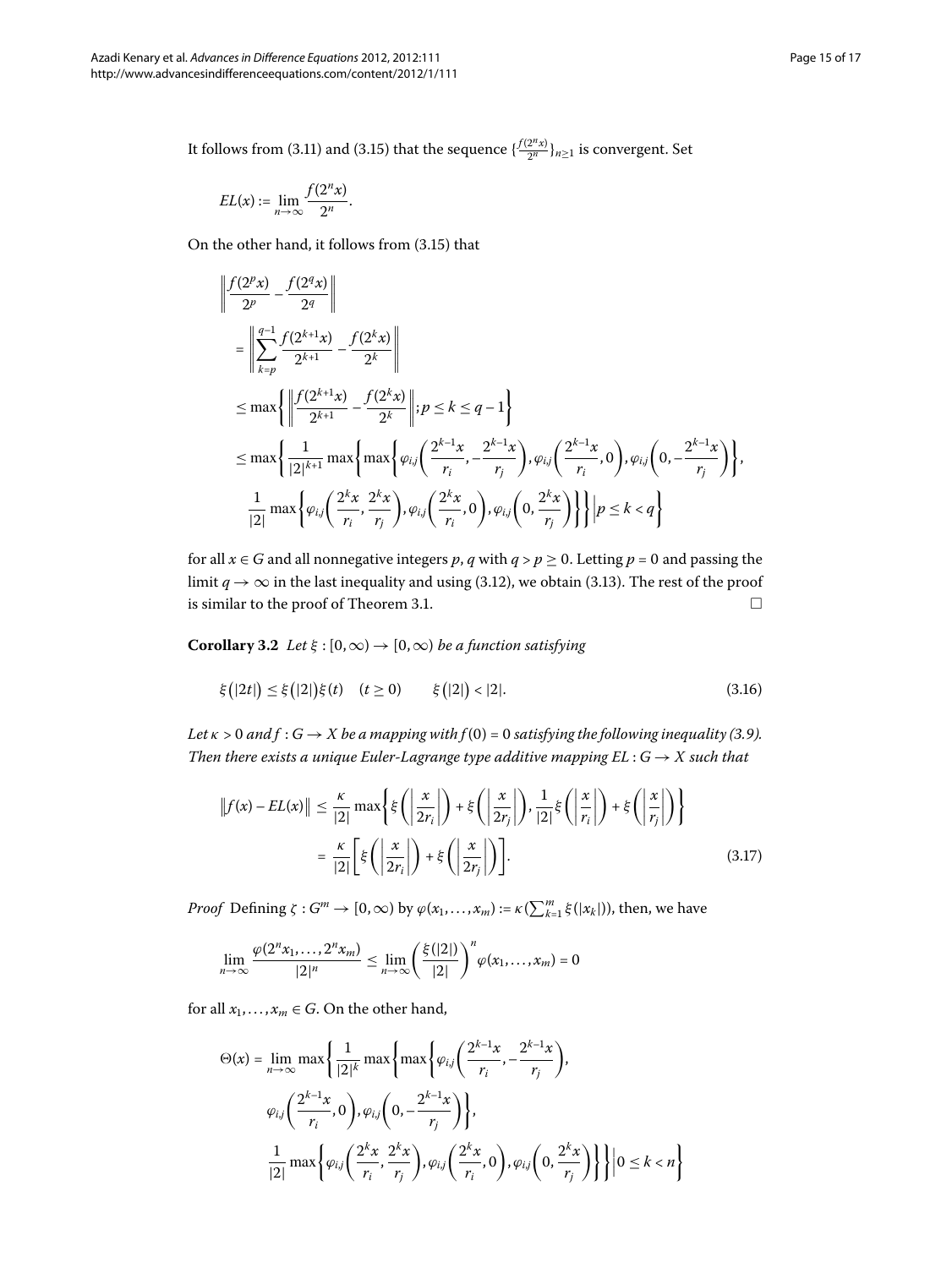$$
= \max \left\{ \max \left\{ \varphi_{i,j} \left( \frac{x}{2r_i}, -\frac{x}{2r_j} \right), \varphi_{i,j} \left( \frac{x}{2r_i}, 0 \right), \varphi_{i,j} \left( 0, -\frac{x}{2r_j} \right) \right\}, \frac{1}{|2|} \max \left\{ \varphi_{i,j} \left( \frac{x}{r_i}, \frac{x}{r_j} \right), \varphi_{i,j} \left( \frac{x}{r_i}, 0 \right), \varphi_{i,j} \left( 0, \frac{x}{r_j} \right) \right\} \right\}
$$

for all  $x \in G$ , exists. Also

$$
\lim_{p \to \infty} \lim_{n \to \infty} \max \left\{ \frac{1}{|2|^k} \max \left\{ \varphi_{i,j} \left( \frac{2^{k-1}x}{r_i}, -\frac{2^{k-1}x}{r_j} \right) \right\},\
$$
\n
$$
\varphi_{i,j} \left( \frac{2^{k-1}x}{r_i}, 0 \right), \varphi_{i,j} \left( 0, -\frac{2^{k-1}x}{r_j} \right) \right\},
$$
\n
$$
\frac{1}{|2|} \max \left\{ \varphi_{i,j} \left( \frac{2^k x}{r_i}, \frac{2^k x}{r_j} \right), \varphi_{i,j} \left( \frac{2^k x}{r_i}, 0 \right), \varphi_{i,j} \left( 0, \frac{2^k x}{r_j} \right) \right\} \right\} \left| p \le k < n + p \right\} = 0.
$$

Applying Theorem 3[.](#page-12-1)2, we get the desired result.  $\Box$ 

**Remark 3.1** We remark that if  $\xi(|2|) = 0$ , then  $\xi = 0$  identically, and so f is itself additive. Thus, for the nontrivial  $\xi$ , we observe that  $\xi(|2|) \neq 0$  and

<span id="page-15-2"></span><span id="page-15-1"></span>
$$
1 \leq \xi(|1|) \leq \xi(|2|) \xi\left(\frac{1}{|2|}\right) \leq |2| \xi\left(\frac{1}{|2|}\right)
$$

implies that  $\frac{1}{|2|} \leq \xi(\frac{1}{|2|}).$ 

#### <span id="page-15-0"></span>**Competing interests**

The authors declare that they have no competing interests.

#### **Authors' contributions**

All authors conceived of the study participated in its design and coordination, drafted the manuscript, participated in the sequence alignment, and read and approved the final manuscript.

#### **Author details**

<span id="page-15-3"></span><sup>1</sup> Department of Mathematics, College of Sciences, Yasouj University, 75914-353 Yasouj, Iran. <sup>2</sup> Department of Mathematics, College of Natural Science, University of Seoul, Seoul, Korea. 3Department of Mathematics, Daejin University, Pocheon, Kyeonggi 487-711, Korea.

#### **Acknowledgement**

Dong Yun Shin was supported by the 2011 sabbatical year research grant of the University of Seoul.

### Received: 3 February 2012 Accepted: 2 July 2012 Published: 19 July 2012

#### **References**

- 1. Arriola, LM, Beyer, WA: Stability of the Cauchy functional equation over p-adic fields. Real Anal. Exch. 31, 125-132 (2005/06)
- 2. Balcerowski, M: On the functional equation  $f(x + g(y)) f(y + g(y)) = f(x) f(y)$  on groups. Aequ. Math. **78**, 247-255 (2009)
- 3. Cho, YJ, Park, C, Saadati, R: Functional inequalities in non-Archimedean in Banach spaces. Appl. Math. Lett. 60, 1994-2002 (2010)
- 4. Cho, YJ, Saadati, R: Lattice non-Archimedean random stability of ACQ functional equation. Adv. Differ. Equ. 2011, 31 (2011)
- 5. Cholewa, PW: Remarks on the stability of functional equations. Aequ. Math. 27, 76-86 (1984)
- 6. Czerwik, S: Functional Equations and Inequalities in Several Variables. World Scientific, River Edge (2002)
- 7. Ebadian, A, Ghobadipour, N, Gordji, ME: A fixed point method for perturbation of bimultipliers and Jordan
- bimultipliers in C<sup>\*</sup>-ternary algebras. J. Math. Phys. 51(10), 103508 (2010). doi[:10.1063/1.3496391](http://dx.doi.org/10.1063/1.3496391)
- 8. Ebadian, A, Kaboli Gharetapeh, S, Eshaghi Gordji, M: Nearly Jordan \* -homomorphisms between unital C\* -algebras. Abstr. Appl. Anal. 2011, Article ID 513128 (2011). doi:[10.1155/2011/513128](http://dx.doi.org/10.1155/2011/513128)
- 9. Ebadian, A, Najati, A, Eshaghi Gordji, M: On approximate additive-quartic and quadratic-cubic functional equations in two variables on abelian groups. Results Math. 58(1-2), 39-53 (2010)